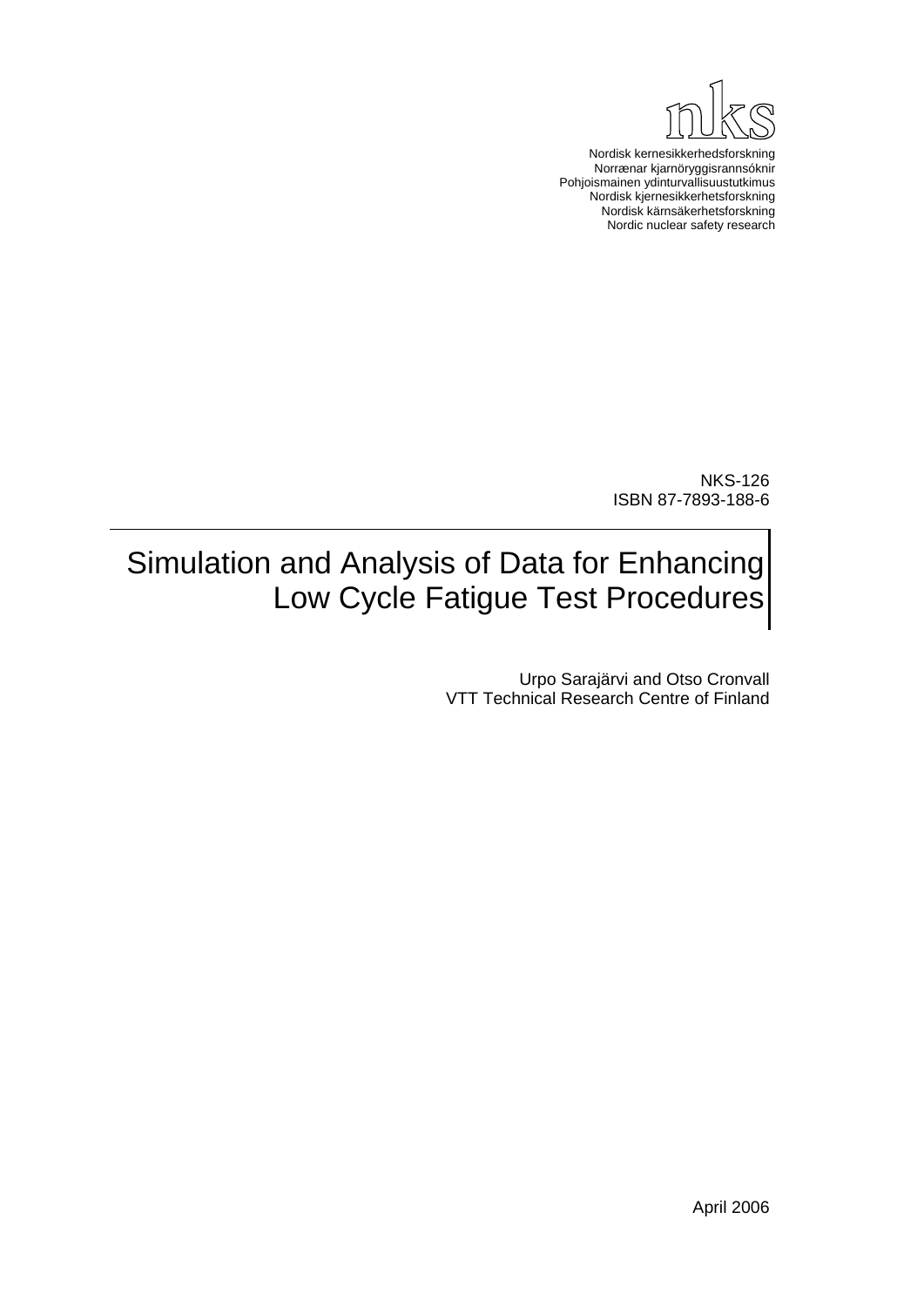

### **Abstract**

The simulation and analysis of data for enhancing low cycle fatigue test procedures is discussed in this report. The analysed materials are an austenitic stainless piping steel and an austenitic weld material. This project continues the work performed in 2003 and 2004. The fatigue test data treatment application developed within the project in 2004 for the preparation of the fatigue data has been developed further. Also, more fatigue test data has been analysed with the application than in 2004. In addition to this numerical fatigue simulations were performed with FEM code ABAQUS. With the fatigue test data treatment application one can e.g. both calculate cyclically certain relevant characteristic values, e.g. elastic range, and form a set of certain cyclical parameter values needed as a part of ABAQUS analysis input files. The hardening properties of metals were modelled with both isotropic and kinematic hardening models.

The further development of the application included trimming of the analysed data, and consequently trimming of resulting hardening parameters. The need for the trimming arose from the fact that the analysed fatigue test data presents some scatter caused by the limited accuracy of the test equipment and the sampling rate. The hardening parameters obtained from the application analysis results were used in the subsequent ABAQUS analyses, and then the fatigue test data were compared with the ABAQUS simulation results. After finding a procedure to trim result data to get smooth curves for cyclic hardening, hardening and softening could be reproduced in ABAQUS analysis with a reasonable accuracy.

The modelling of the fatigue induced initiation and growth of cracks was not considered in this study. On the other hand, a considerable part of the fatigue life of nuclear power plant (NPP) piping components is spent in the phase preceding the initiation and growth of cracks.

### **Key words**

low cycle fatigue, steel, stainless, austenitic, material model, finite element model

NKS-126

ISBN 87-7893-188-6

Electronic report, April 2006

The report can be obtained from NKS Secretariat NKS-775 P.O. Box 49 DK - 4000 Roskilde, Denmark

Phone +45 4677 4045 Fax +45 4677 4046 www.nks.org e-mail nks@nks.org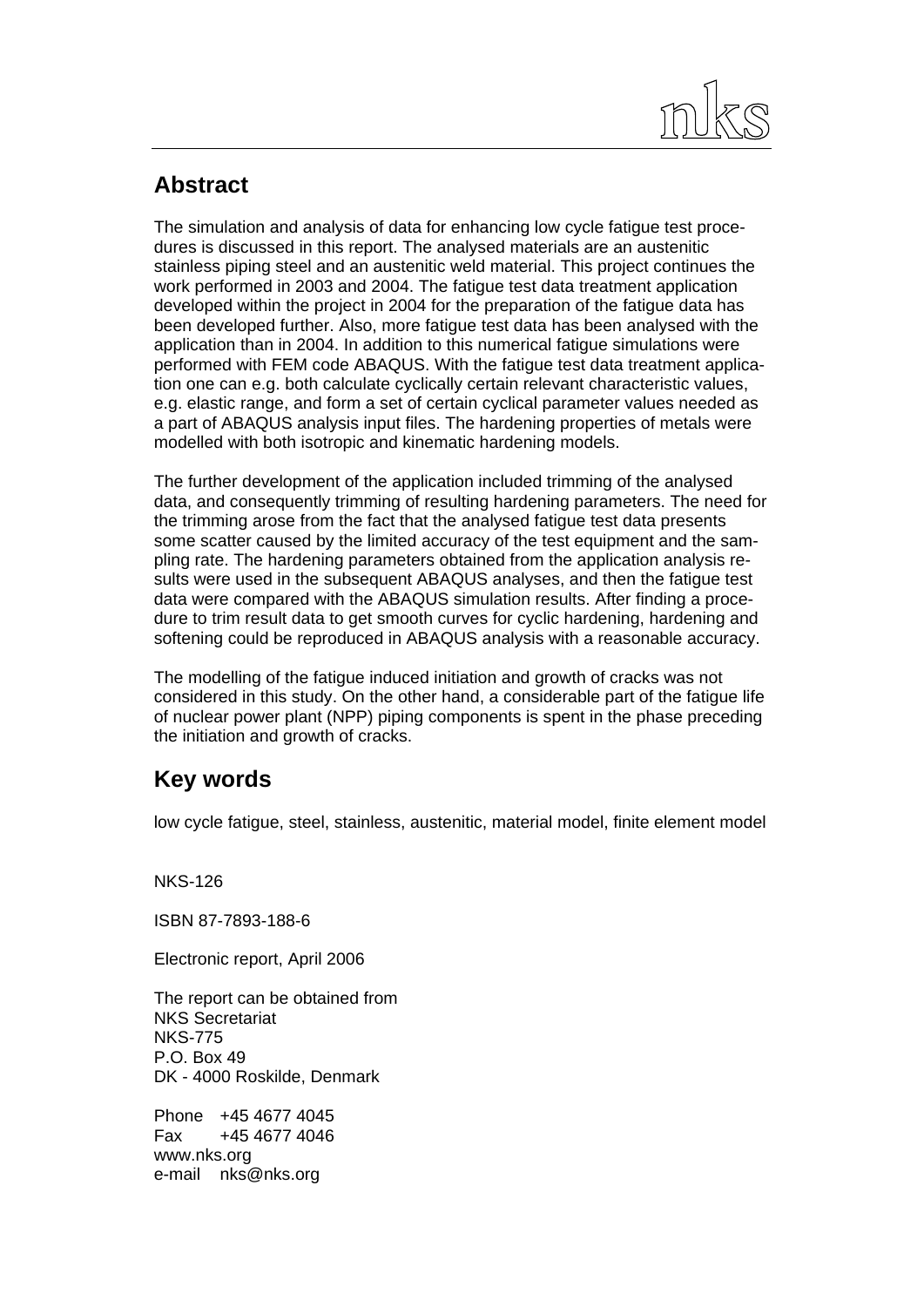# **Simulation and Analysis of Data for Enhancing Low Cycle Fatigue Test Procedures**

Authors Sarajärvi, Urpo, Cronvall, Otso

Confidentiality: Public

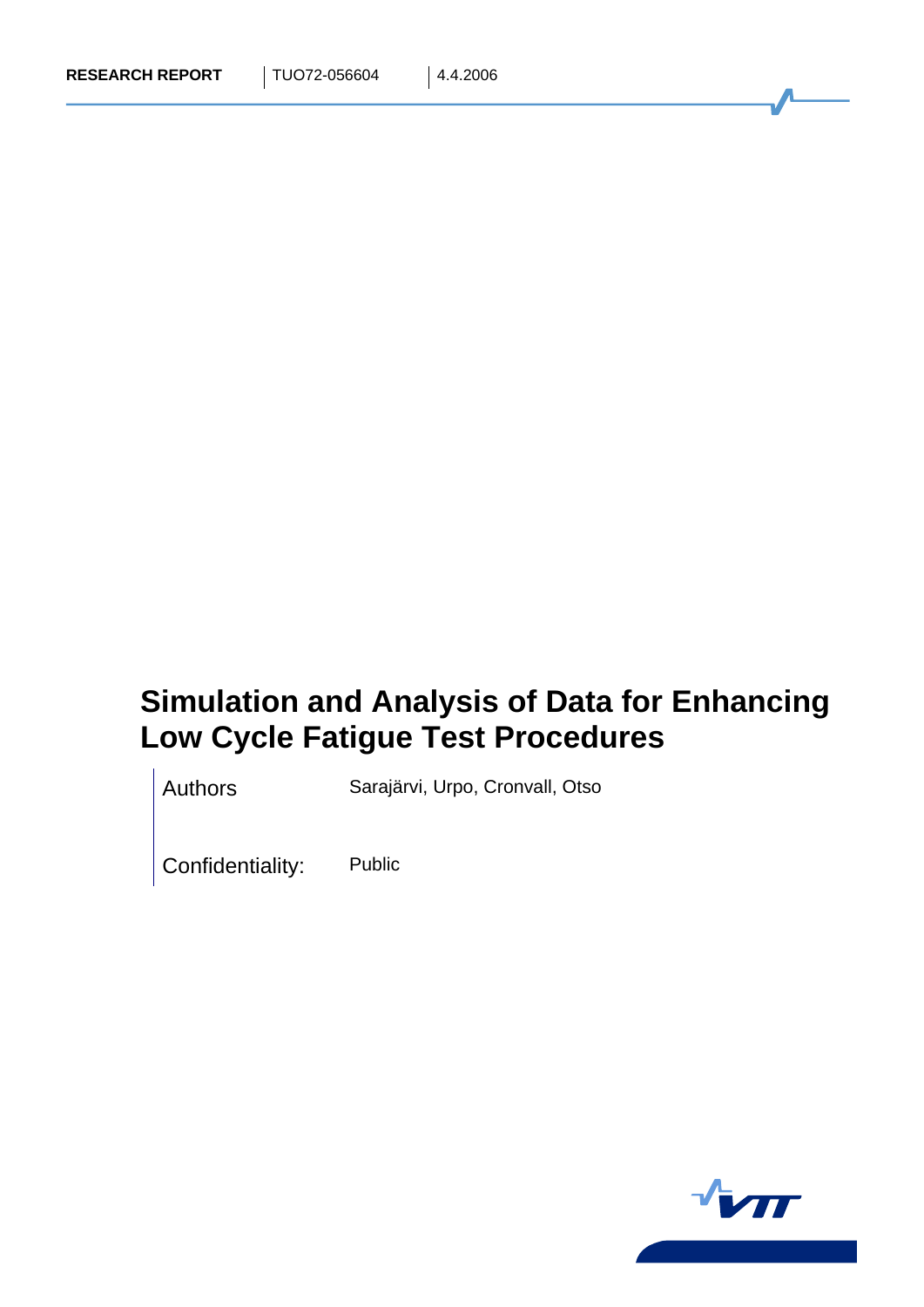

| Report's title                                                                                                                                                                                                                                                                                                                                                                                                                                                                                                                                                                                                                                                                                                                                                                                                                                                                                                                                                                                                                                                                                                                                                                                                                                                                                                                                                                                                                                                                                                                                                                                                                                                                                                                                                                                                                                                                                                                                                                                                                                                 |                                             |                             |  |  |
|----------------------------------------------------------------------------------------------------------------------------------------------------------------------------------------------------------------------------------------------------------------------------------------------------------------------------------------------------------------------------------------------------------------------------------------------------------------------------------------------------------------------------------------------------------------------------------------------------------------------------------------------------------------------------------------------------------------------------------------------------------------------------------------------------------------------------------------------------------------------------------------------------------------------------------------------------------------------------------------------------------------------------------------------------------------------------------------------------------------------------------------------------------------------------------------------------------------------------------------------------------------------------------------------------------------------------------------------------------------------------------------------------------------------------------------------------------------------------------------------------------------------------------------------------------------------------------------------------------------------------------------------------------------------------------------------------------------------------------------------------------------------------------------------------------------------------------------------------------------------------------------------------------------------------------------------------------------------------------------------------------------------------------------------------------------|---------------------------------------------|-----------------------------|--|--|
| Simulation and Analysis of Data for Enhancing Low Cycle Fatigue Test Procedures                                                                                                                                                                                                                                                                                                                                                                                                                                                                                                                                                                                                                                                                                                                                                                                                                                                                                                                                                                                                                                                                                                                                                                                                                                                                                                                                                                                                                                                                                                                                                                                                                                                                                                                                                                                                                                                                                                                                                                                |                                             |                             |  |  |
| Customer                                                                                                                                                                                                                                                                                                                                                                                                                                                                                                                                                                                                                                                                                                                                                                                                                                                                                                                                                                                                                                                                                                                                                                                                                                                                                                                                                                                                                                                                                                                                                                                                                                                                                                                                                                                                                                                                                                                                                                                                                                                       | Order reference                             |                             |  |  |
| <b>VYR</b>                                                                                                                                                                                                                                                                                                                                                                                                                                                                                                                                                                                                                                                                                                                                                                                                                                                                                                                                                                                                                                                                                                                                                                                                                                                                                                                                                                                                                                                                                                                                                                                                                                                                                                                                                                                                                                                                                                                                                                                                                                                     |                                             |                             |  |  |
| Project name                                                                                                                                                                                                                                                                                                                                                                                                                                                                                                                                                                                                                                                                                                                                                                                                                                                                                                                                                                                                                                                                                                                                                                                                                                                                                                                                                                                                                                                                                                                                                                                                                                                                                                                                                                                                                                                                                                                                                                                                                                                   |                                             | Project number /Short name  |  |  |
| <b>INPUT VÄSYMA</b>                                                                                                                                                                                                                                                                                                                                                                                                                                                                                                                                                                                                                                                                                                                                                                                                                                                                                                                                                                                                                                                                                                                                                                                                                                                                                                                                                                                                                                                                                                                                                                                                                                                                                                                                                                                                                                                                                                                                                                                                                                            |                                             | G5SU01043                   |  |  |
| Author(s)                                                                                                                                                                                                                                                                                                                                                                                                                                                                                                                                                                                                                                                                                                                                                                                                                                                                                                                                                                                                                                                                                                                                                                                                                                                                                                                                                                                                                                                                                                                                                                                                                                                                                                                                                                                                                                                                                                                                                                                                                                                      |                                             | Pages                       |  |  |
| Sarajärvi, Urpo, Cronvall, Otso                                                                                                                                                                                                                                                                                                                                                                                                                                                                                                                                                                                                                                                                                                                                                                                                                                                                                                                                                                                                                                                                                                                                                                                                                                                                                                                                                                                                                                                                                                                                                                                                                                                                                                                                                                                                                                                                                                                                                                                                                                |                                             | 32/                         |  |  |
| Key words                                                                                                                                                                                                                                                                                                                                                                                                                                                                                                                                                                                                                                                                                                                                                                                                                                                                                                                                                                                                                                                                                                                                                                                                                                                                                                                                                                                                                                                                                                                                                                                                                                                                                                                                                                                                                                                                                                                                                                                                                                                      |                                             | Report identification code  |  |  |
|                                                                                                                                                                                                                                                                                                                                                                                                                                                                                                                                                                                                                                                                                                                                                                                                                                                                                                                                                                                                                                                                                                                                                                                                                                                                                                                                                                                                                                                                                                                                                                                                                                                                                                                                                                                                                                                                                                                                                                                                                                                                |                                             | TUO72-056604                |  |  |
|                                                                                                                                                                                                                                                                                                                                                                                                                                                                                                                                                                                                                                                                                                                                                                                                                                                                                                                                                                                                                                                                                                                                                                                                                                                                                                                                                                                                                                                                                                                                                                                                                                                                                                                                                                                                                                                                                                                                                                                                                                                                |                                             |                             |  |  |
| Summary<br>The simulation and analysis of data for enhancing low cycle fatigue test procedures is discussed in this report.<br>The analysed materials are an austenitic stainless piping steel and an austenitic weld material. This project<br>continues the work performed in 2003 and 2004. The fatigue test data treatment application developed within the<br>project in 2004 for the preparation of the fatigue data has been developed further. Also, more fatigue test data has<br>been analysed with the application than in 2004. In addition to this numerical fatigue simulations were performed<br>with FEM code ABAQUS. With the fatigue test data treatment application one can e.g. both calculate cyclically<br>certain relevant characteristic values, e.g. elastic range, and form a set of certain cyclical parameter values needed<br>as a part of ABAQUS analysis input files. The hardening properties of metals were modelled with both isotropic<br>and kinematic hardening models.<br>The further development of the application included trimming of the analysed data, and consequently trimming<br>of resulting hardening parameters. The need for the trimming arose from the fact that the analysed fatigue test<br>data presents some scatter caused by the limited accuracy of the test equipment and the sampling rate. The<br>hardening parameters obtained from the application analysis results were used in the subsequent ABAQUS<br>analyses, and then the fatigue test data were compared with the ABAQUS simulation results. After finding a<br>procedure to trim result data to get smooth curves for cyclic hardening, hardening and softening could be<br>reproduced in ABAQUS analysis with a reasonable accuracy.<br>The modelling of the fatigue induced initiation and growth of cracks was not considered in this study. On the<br>other hand, a considerable part of the fatigue life of nuclear power plant (NPP) piping components is spent in the<br>phase preceding the initiation and growth of cracks. |                                             |                             |  |  |
| Confidentiality:                                                                                                                                                                                                                                                                                                                                                                                                                                                                                                                                                                                                                                                                                                                                                                                                                                                                                                                                                                                                                                                                                                                                                                                                                                                                                                                                                                                                                                                                                                                                                                                                                                                                                                                                                                                                                                                                                                                                                                                                                                               | Public                                      |                             |  |  |
| Espoo 04.04.2006<br>Signatures                                                                                                                                                                                                                                                                                                                                                                                                                                                                                                                                                                                                                                                                                                                                                                                                                                                                                                                                                                                                                                                                                                                                                                                                                                                                                                                                                                                                                                                                                                                                                                                                                                                                                                                                                                                                                                                                                                                                                                                                                                 |                                             |                             |  |  |
| Pentti Kauppinen<br>Deputy Technology Manager                                                                                                                                                                                                                                                                                                                                                                                                                                                                                                                                                                                                                                                                                                                                                                                                                                                                                                                                                                                                                                                                                                                                                                                                                                                                                                                                                                                                                                                                                                                                                                                                                                                                                                                                                                                                                                                                                                                                                                                                                  | Urpo Sarajärvi<br><b>Research Scientist</b> | Arja Saarenheimo<br>Checked |  |  |
| VTT's contact address<br>P.O. Box 1000, FI-02044 VTT                                                                                                                                                                                                                                                                                                                                                                                                                                                                                                                                                                                                                                                                                                                                                                                                                                                                                                                                                                                                                                                                                                                                                                                                                                                                                                                                                                                                                                                                                                                                                                                                                                                                                                                                                                                                                                                                                                                                                                                                           |                                             |                             |  |  |
| Distribution (customer and VTT):<br>STUK: Registry (4), Keskinen R. (1), Hytönen Y. (1); FNS: Neuvonen A. (1);<br>TVO: Pulkkinen E. (1 kpl); NKS: Kierkegaard J. (1); VTT: Archive (1)                                                                                                                                                                                                                                                                                                                                                                                                                                                                                                                                                                                                                                                                                                                                                                                                                                                                                                                                                                                                                                                                                                                                                                                                                                                                                                                                                                                                                                                                                                                                                                                                                                                                                                                                                                                                                                                                         |                                             |                             |  |  |
| The use of the name of the Technical Research Centre of Finland (VTT) in advertising or publication in part of<br>this report is only permissible by written authorisation from the Technical Research Centre of Finland.                                                                                                                                                                                                                                                                                                                                                                                                                                                                                                                                                                                                                                                                                                                                                                                                                                                                                                                                                                                                                                                                                                                                                                                                                                                                                                                                                                                                                                                                                                                                                                                                                                                                                                                                                                                                                                      |                                             |                             |  |  |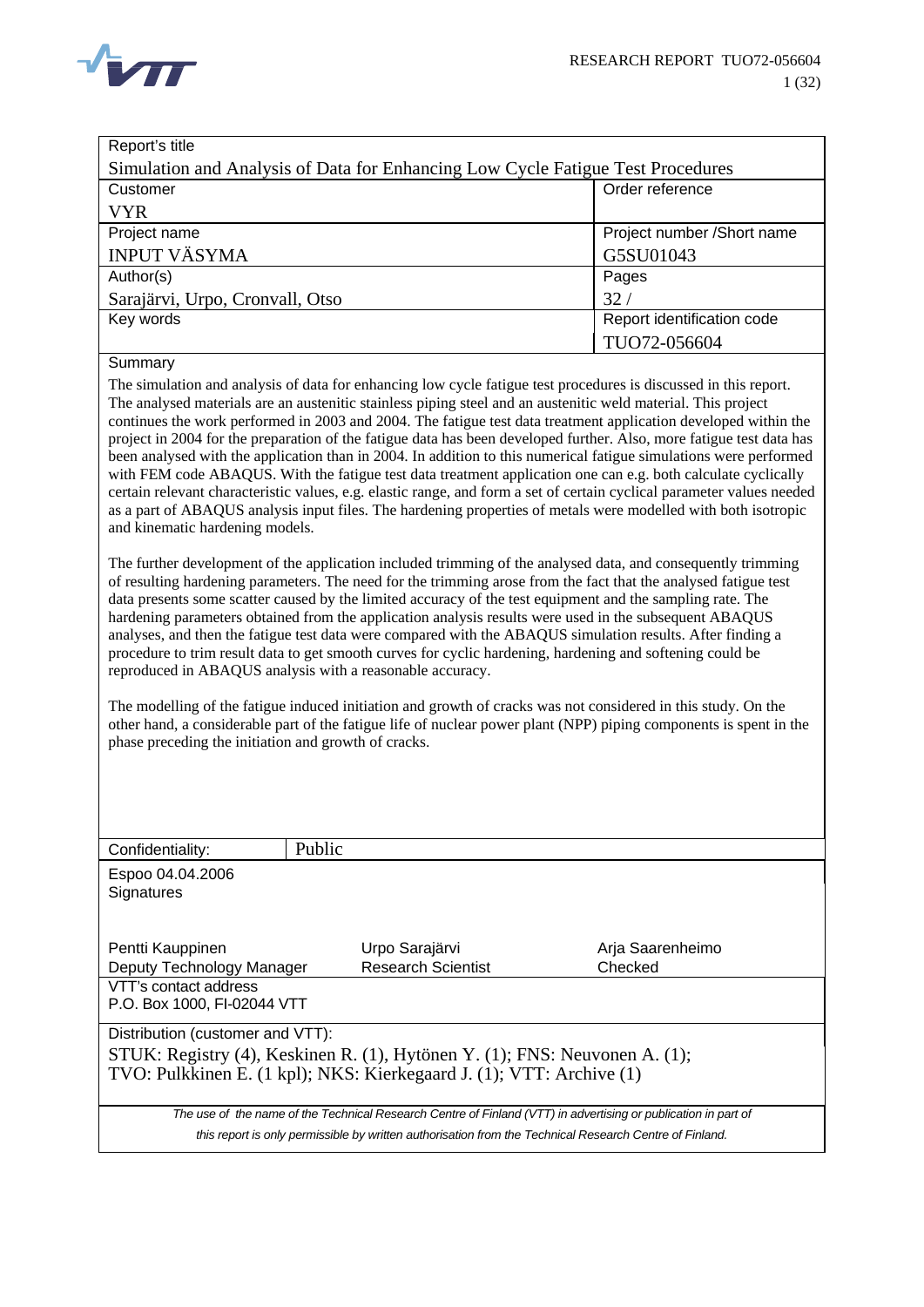

## **Preface**

This report has been prepared under the research project INPUT VÄSYMA. The project is a part of SAFIR, which is a national nuclear energy research program. In the structure of SAFIR, this research project is a subproject of project INPUT, which is a part of a larger project system INTELI. INPUT stands for Reactor circuit piping, and INTELI stands for Integrity and lifetime of reactor circuits. The work was carried out at VTT Industrial Systems. VÄSYMA project was funded by the State Nuclear Waste Management Fund (VYR), Nordic nuclear safety research (NKS; NKS-R Framework) and the Technical Research Centre of Finland (VTT).

Espoo

Authors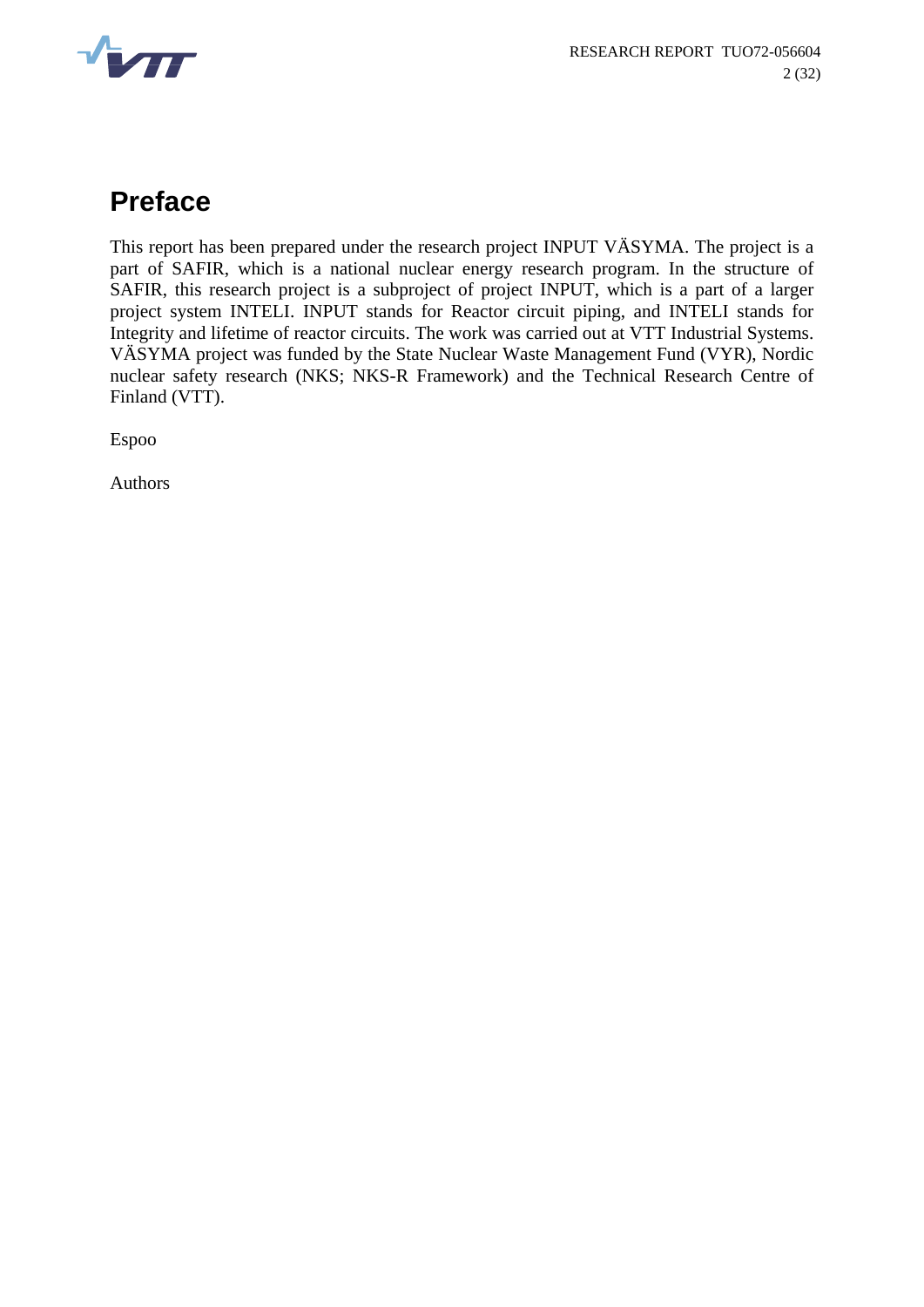

# **Contents**

| 1              | Introduction                                                                                                                                                                   |                      |
|----------------|--------------------------------------------------------------------------------------------------------------------------------------------------------------------------------|----------------------|
|                | 2 Goal                                                                                                                                                                         |                      |
| 3              | Hardening and softening during fatigue test                                                                                                                                    |                      |
| 4              | Definition of hardening parameters                                                                                                                                             | 11                   |
|                | 4.1 Processing of the fatigue test data<br>4.2 Kinematic hardening<br>4.3 Cyclic hardening                                                                                     | 11<br>12<br>13       |
|                | 5 Trimming of the parameters                                                                                                                                                   | 15                   |
|                | 5.1 Needs to trim data<br>5.2 Average ratio of stress amplitude and elastic range<br>5.3 Definition of elastic range by constant elastic modulus                               | 15<br>15<br>17       |
| 6              | Compatibility with test data                                                                                                                                                   | 22                   |
|                | Comparison with trimmed parameters<br>6.1<br>Comparison when combining parameters<br>6.2<br>Test run up to end of lifetime<br>6.3<br>Comparison with softening material<br>6.4 | 23<br>24<br>26<br>27 |
| $\overline{7}$ | Conclusions and plans for the future                                                                                                                                           | 29                   |

References 32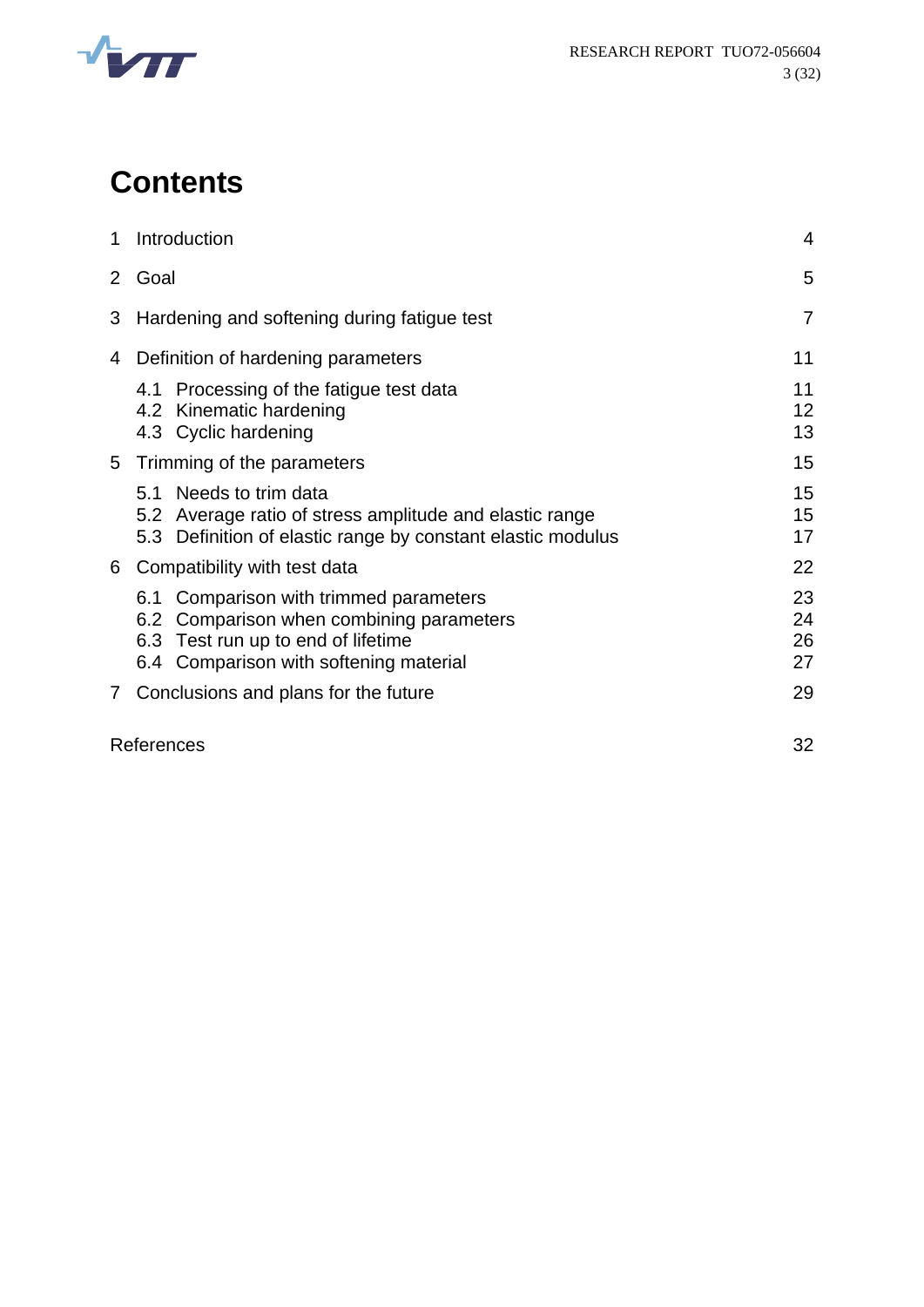<span id="page-6-0"></span>

### **1 Introduction**

The simulation and analysis of data for enhancing low cycle fatigue test procedures is discussed in this report. The analysed materials are an austenitic stainless piping steel and an austenitic weld material. This project continues the work performed in 2003 and 2004, the results of which are reported in references /[1,](#page-34-0)[2/](#page-34-1). The fatigue test data treatment application developed within the project in 2004 for the preparation of the fatigue data has been developed further. Also, more fatigue test data has been analysed with the application than in 2004. In addition to this numerical fatigue simulations were performed with FEM code ABAQUS. With the fatigue test data treatment application one can e.g. both calculate cyclically certain relevant characteristic values, e.g. elastic range, and form a set of certain cyclical parameter values needed as a part of ABAQUS analysis input files.

In the numerical analyses performed in this study with ABAQUS the type of considered fatigue data was low-cycle, and consequently only strain rate independent models were applied. The applied yield function was that of von Mises. The hardening properties of metals were modelled with both isotropic and kinematic hardening models.

The main emphasis in this study, however, was on the analyses performed with the fatigue test data treatment application, and further development of it. In 2004 only part of the fatigue data available to the project were analysed with the application. To obtain more accurate and representative estimates for kinematic hardening and cyclic hardening parameters needed in the ABAQUS analyses, considerably more constant amplitude fatigue test data were analysed with the application in 2005. The further development of the application included trimming of the analysed data, and consequently trimming of resulting hardening parameters. The need for the trimming arose from the fact that the analysed fatigue test data presents some scatter, which is also typical for any fatigue test data. This scatter is caused by the limited accuracy of the test equipment and by the duration of the time step between the measurement time instants (i.e. the cyclic stress-strain curves are not continuous, but are composed of a finite number of measurement points). The hardening parameters obtained from the application analysis results were used in the subsequent ABAQUS analyses, and then the fatigue test data were compared with the ABAQUS simulation results.

The modelling of the fatigue induced initiation and growth of cracks was not considered in this study. On the other hand, a considerable part of the fatigue life of nuclear power plant (NPP) piping components is spent in the phase preceding the initiation and growth of cracks.

The structure of this report is the following. After this introduction the report continues with presenting the goal of this study. A brief description of the characteristics of hardening and softening is presented then. The processing of the fatigue test data and procedures to estimate kinematic and cyclic hardening parameters are presented after that. Then the report moves on to describe the applied approaches in trimming the fatigue test data and the hardening parameters. A comparison of the ABAQUS simulation results to the fatigue test data is presented then. The report ends with conclusions and suggestions for future plans.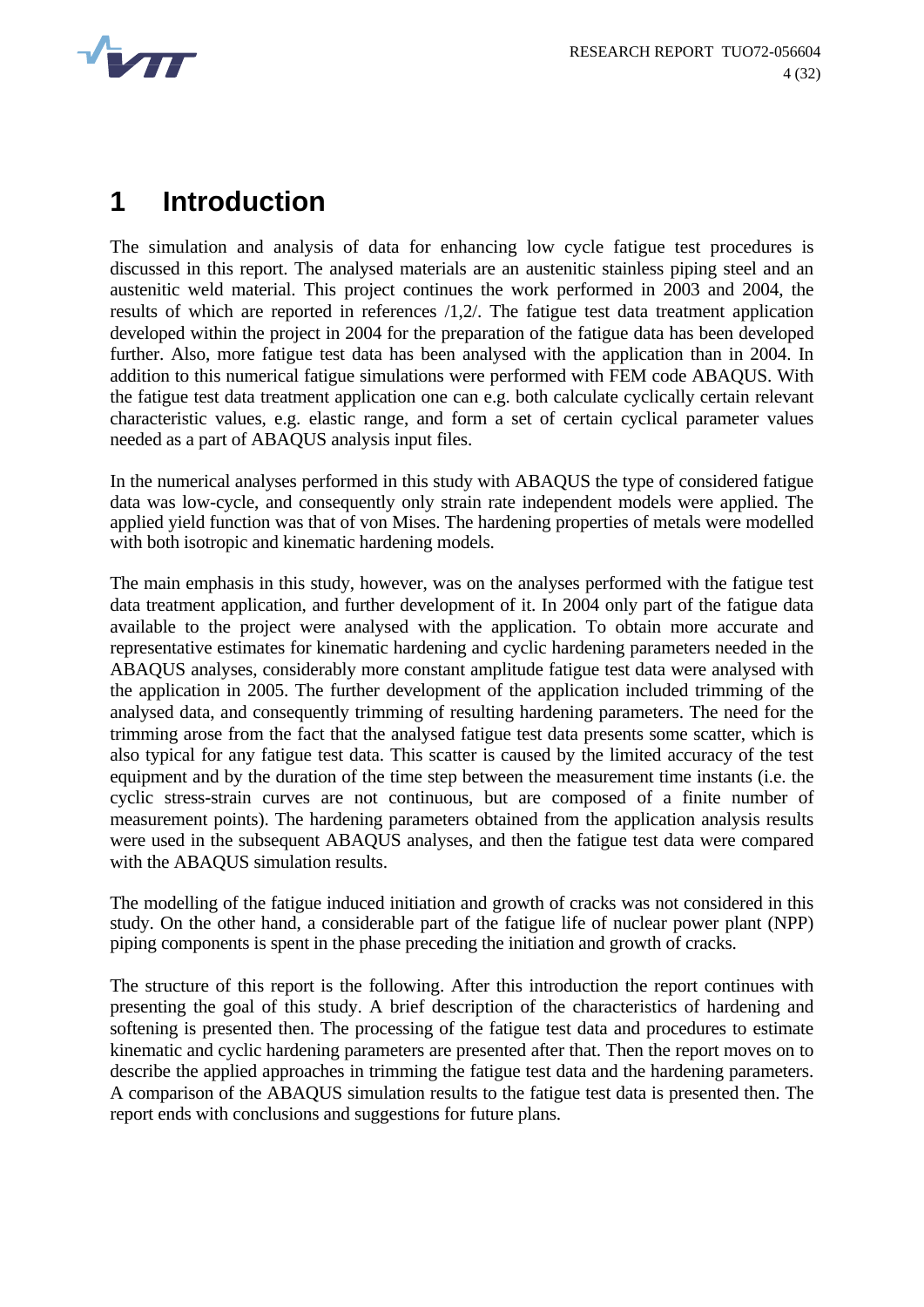<span id="page-7-0"></span>

### **2 Goal**

The main challenge in the project is to analyse data acquired in fatigue low cycle tests in a way to determine parameters for elastic-plastic analysis in ABAQUS FE-software. Fig. 2.1 illustrates fatigue test data as a stress-strain curve. Figs. 2.2 and 2.3 show illustrations of parameters required in FE-analysis to describe plastic behaviour of the material. Finally, Fig. 2.4 shows an example of results, i.e. the difference between test data and calculated data.

Another challenge is to develop a procedure to determine reliable parameters with an optimum amount of work. The task includes finding ways e.g. to optimise data acquisition during fatigue tests, to minimise processing of test data and to minimise validation analysis.



Figure 2.1 Sample stress-strain curve from fatigue test.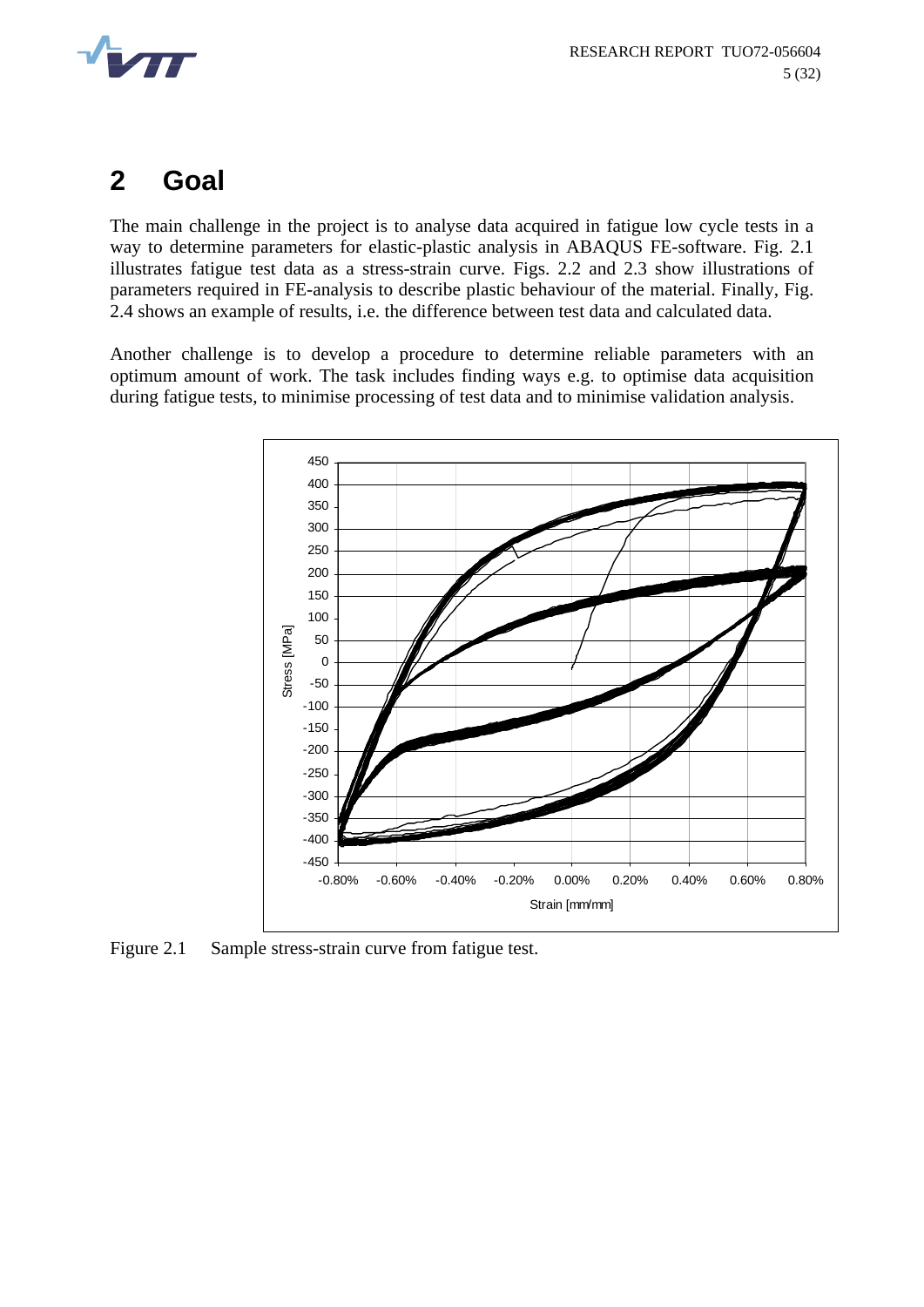



Figure 2.2 Sample kinematic hardening curve for ABAQUS analysis.



Figure 2.3 Sample cyclic hardening curve for ABAQUS analysis.



Figure 2.4 Sample comparison of test data and ABAQUS analysis data.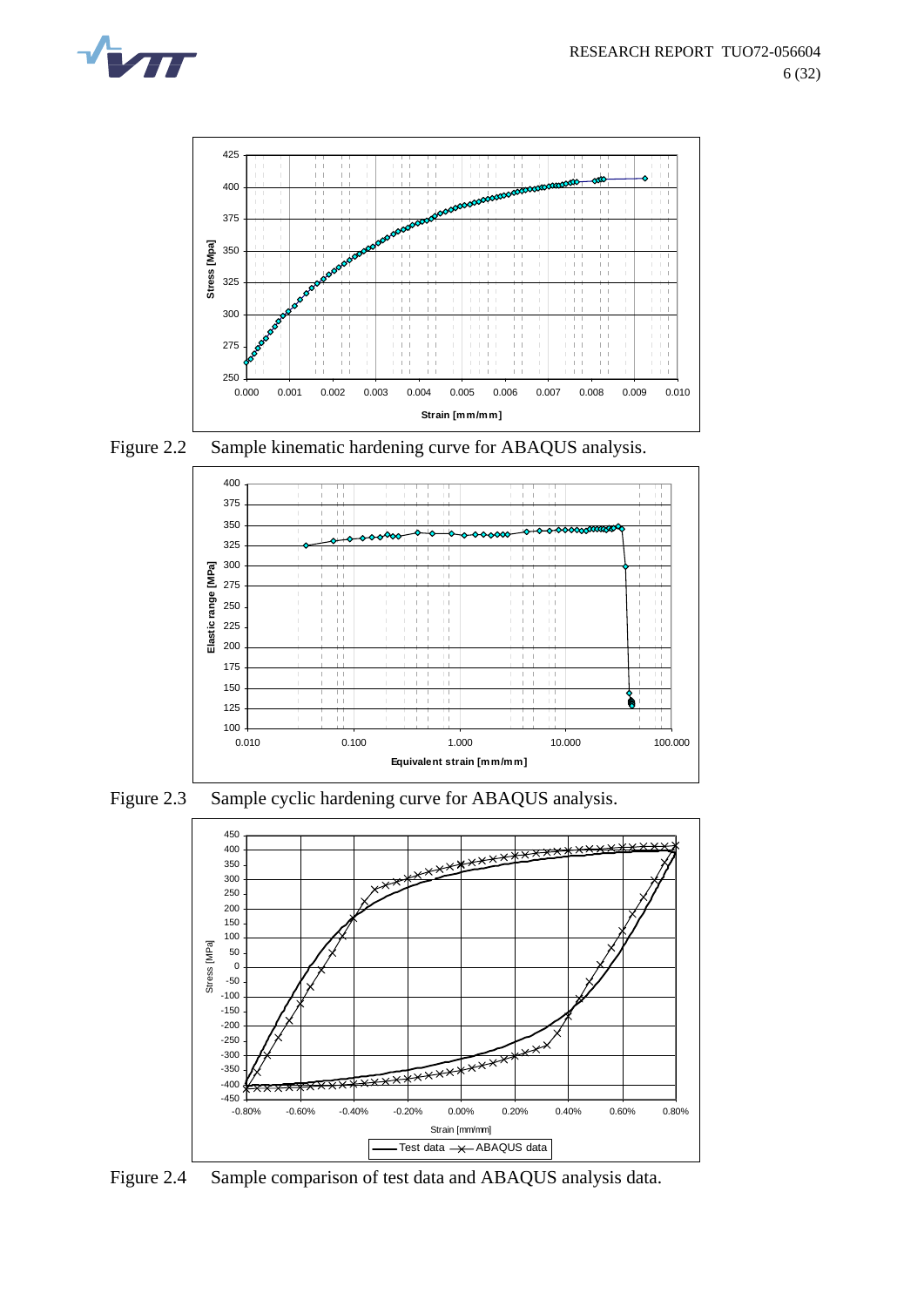<span id="page-9-0"></span>

## **3 Hardening and softening during fatigue test**

In commonly applied and generally accepted plasticity theory the basic concept with which material hardening and softening can be approached is the yield surface. More precisely, the yield surface is defined as the boundary of elastic range for rate-independent plastic material, in either stress or strain space. The shape of the yield surface depends on the entire history of deformation from the reference state. During plastic deformation the states of stress or strain remain on the subsequent yield surfaces. The yield surfaces for actual materials are experimentally found to be mainly smooth, although they may develop pyramidal or conical vertices, or regions of high curvature. If elasticity within the yield surface is linear and unaffected by plastic flow, the yield surfaces for metals are convex in the Cauchy stress space [/3](#page-34-2)/.

In addition to stress distribution the yield surface is dependent of temperature and so called internal variables [/4](#page-34-3)/.

The yield surface can change its size and shape in the stress space. When the yield surface expands it is said that material hardens, and when it contracts it is said that material softens. These two phenomena can be illustrated by looking at a case of uniaxial stress in two specimens of metal alloy analysed in this study, the stress amplitude curves of which are shown as a function of experienced load cycles in Fig. 3.1. Besides the steeply descending short end parts, during ascending curve parts the specimens harden and during descending parts they soften, i.e. during the former parts the yield limit rises, and during the latter parts it lowers. As mentioned above, both of these curves have abruptly descending, almost vertical end parts, during which macroscopic cracks first initiate, and then grow and coalesce, which finally leads to rupture of the specimens.



Figure 3.1. Samples of hardening and softening. Besides the steeply descending short end parts, during ascending curve parts the specimens harden, and during descending parts they soften.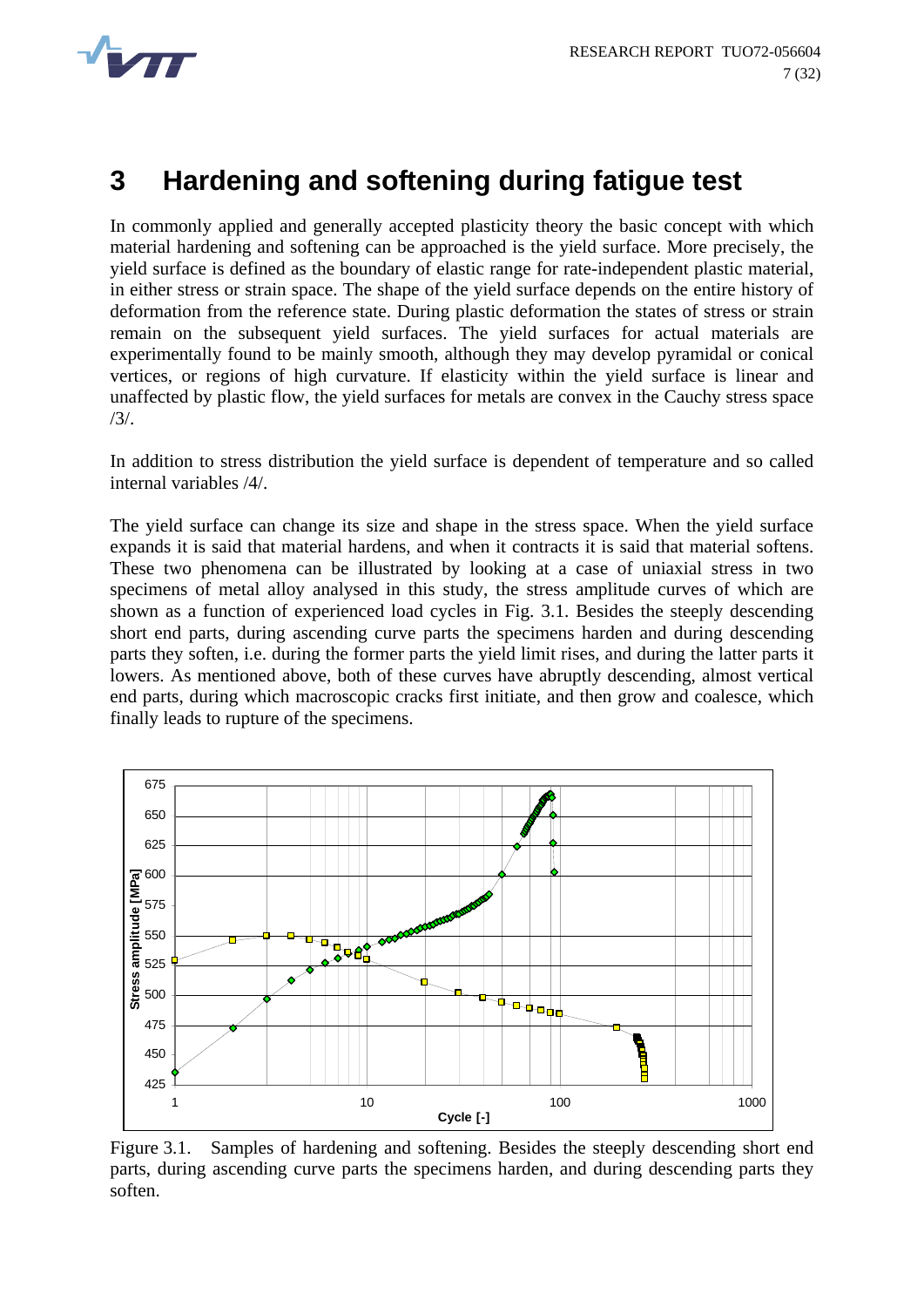

Another and more detailed example of cyclic metal hardening and softening is presented in Fig. 3.2. In the enlarged detail figures of the various stages of hardening and softening the limits of accuracy of the test equipment start to show too, as most of the points forming the curve in question deviate slightly from the smooth curve path.



Figure 3.2 Stages of hardening and softening.

The dependence of the yield function on the internal variables describes usually the hardening/softening properties of the material [/4](#page-34-3)/. In the simplest plasticity model ("perfect plasticity") the yield surface acts as a limit surface and there are no hardening parameters at all: no part of the model evolves during the deformation. However, complex plasticity models usually include a large number of hardening parameters.

Stress states that cause the yield function to have a positive value cannot occur in rateindependent plasticity models, although this is possible in a rate-dependent model.

Drucker defines a work-hardening, or "stable", plastic material as one in which the work done during incremental loading is positive, and the work done in the loading-unloading cycle is nonnegative; this definition is generally known in the literature as Drucker's postulate [/5](#page-34-4)/.

The hardening described by the expansion of the yield surface in the stress or strain space is called isotropic, while that described by the translation is called kinematic. Many materials can show mixed behaviour, i.e. to a varying extent combined isotropic and kinematic work hardening/softening [/4](#page-34-3)/.

In the following Figs. 3.3 to 3.5 are for the metal alloy analysed in this study examples of: cyclic hardening during the first load cycles, gradual softening during the consequent load cycles, and final hardening and breaking down.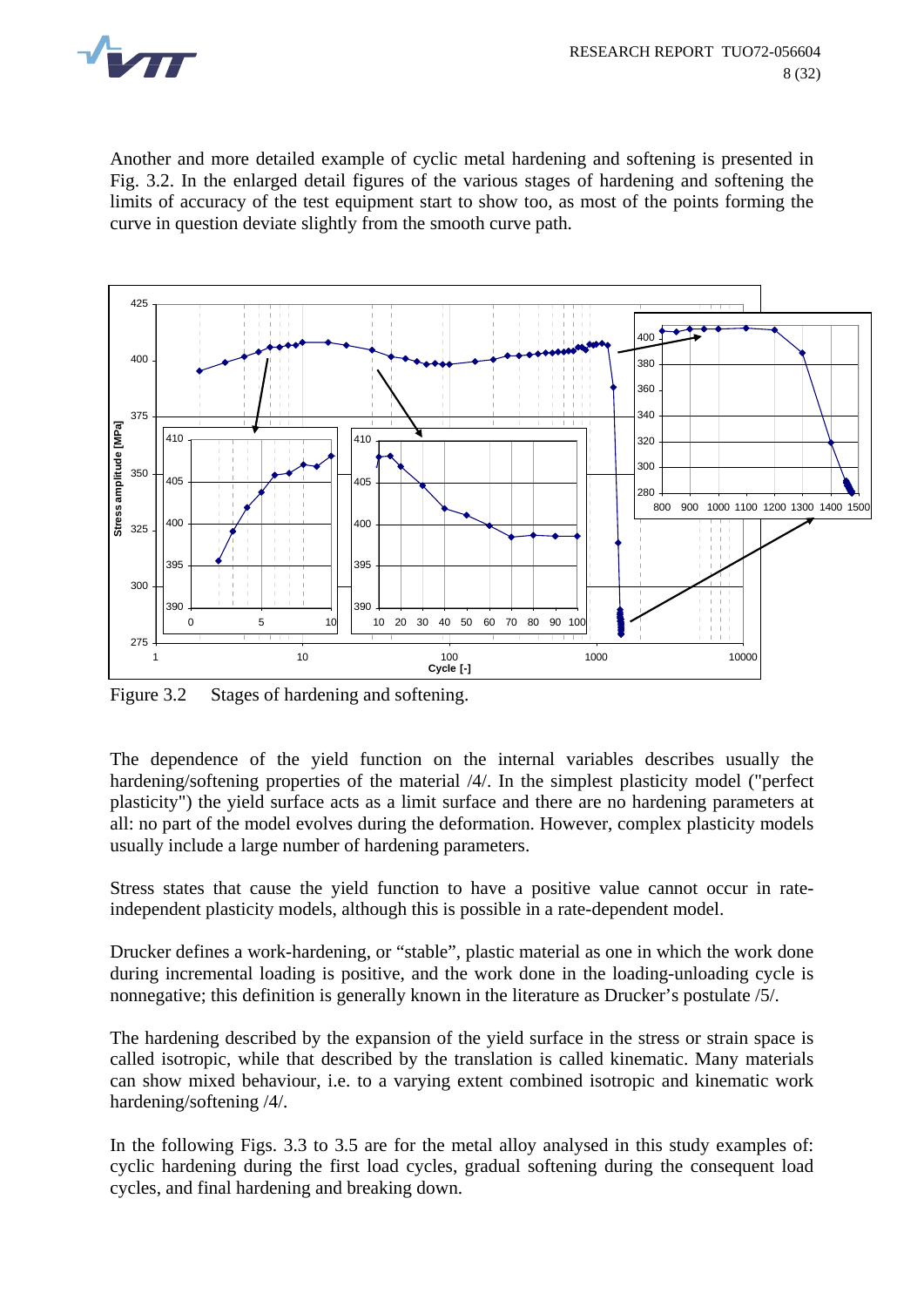



Figure 3.3. Hardening during the first load cycles.



Figure 3.4. Gradual softening after the first load cycles.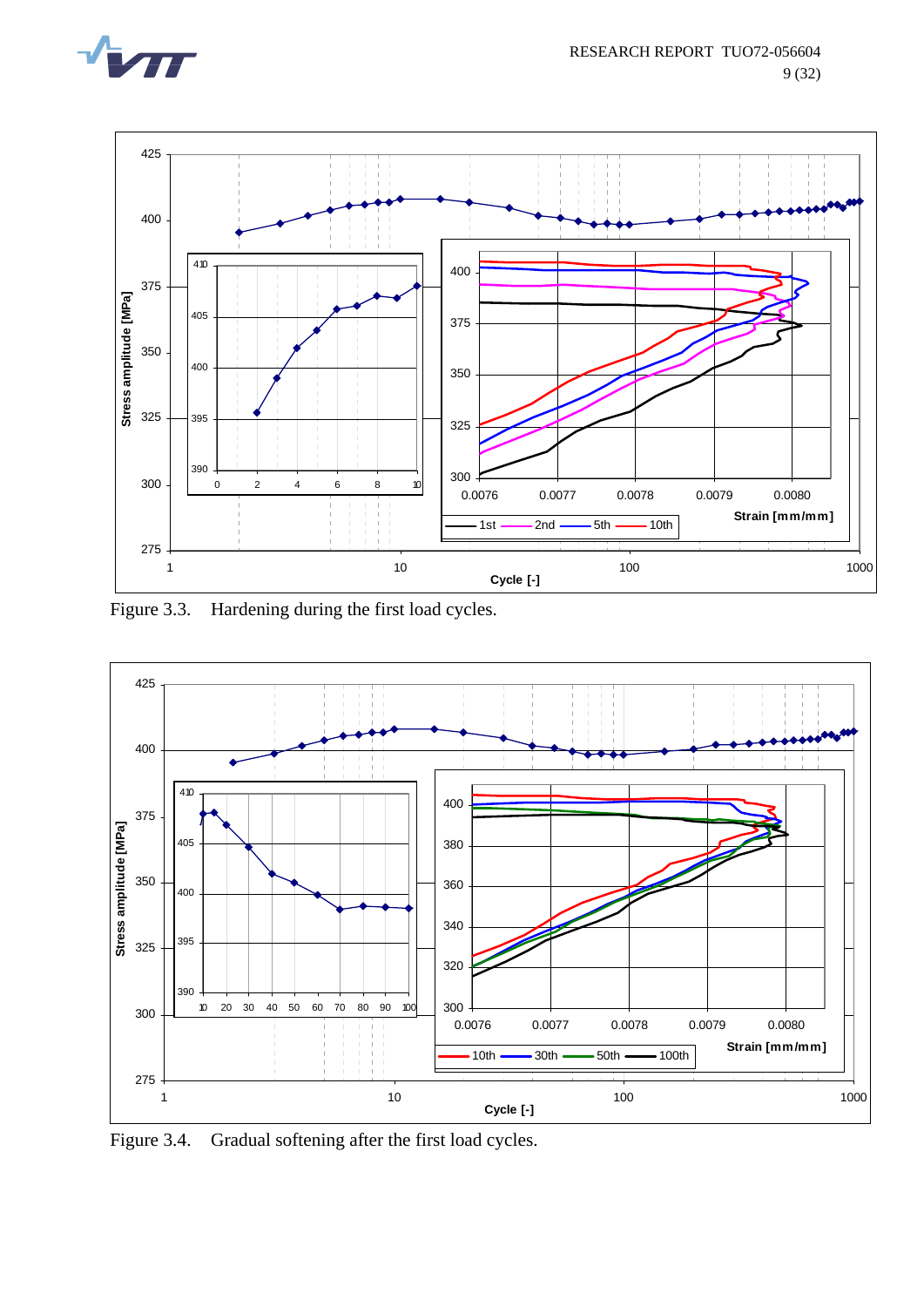



Figure 3.5 Final hardening and breaking down.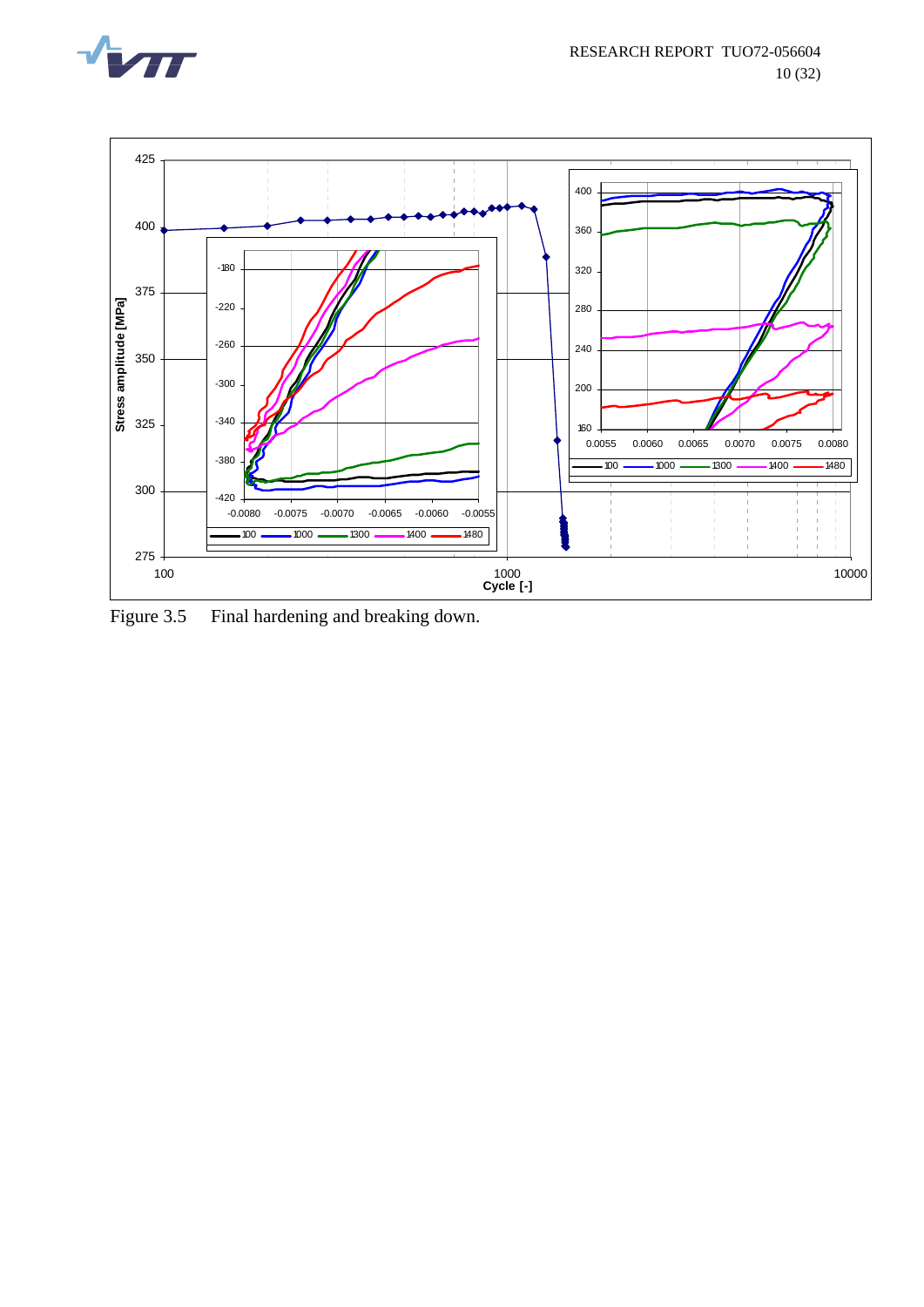<span id="page-13-0"></span>

### **4 Definition of hardening parameters**

#### 4.1 Processing of the fatigue test data

In order to describe the behaviour of the material for ABAQUS analysis in forms of parameters illustrated in Fig. 2.2 and 2.3, the test data, i.e. stress-strain curves, have to be processed. A code to process the data all through the test duration was written as reported in reference /2/. Below (Fig. 4.1) there is a short description of the procedure. For each cycle the yield stress in compression is determined as the point where stress curve crosses a straight line corresponding the selected plastic strain (strain offset parallel to slope of the curve start). The elastic range is the difference between the peak stress and the yield stress. The yield stress in tension is the valley stress with the addition of the elastic range.



Figure 4.1 Graphical illustration of elastic range definition /2/.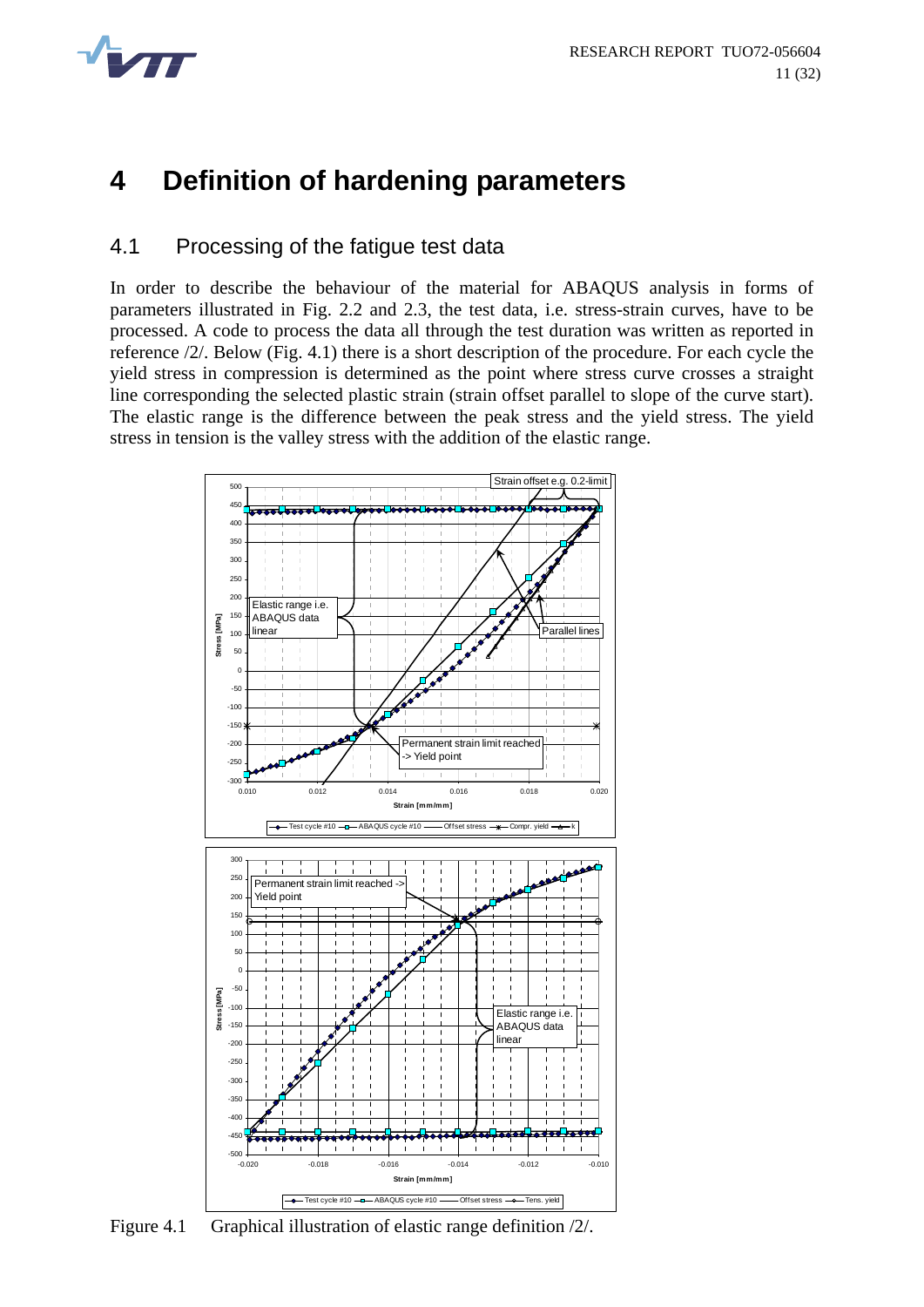<span id="page-14-0"></span>

### 4.2 Kinematic hardening

One of the parameters for ABAQUS analysis is the kinematic hardening. It describes the form of the stress-strain curve in the plastic zone. The tenth cycle is assumed to represent a stabilized cycle and is selected to describe the kinematic hardening. In reference /2/ there are a couple of results reported, but here all of the test data is considered. Fig. 4.2 shows the kinematic hardening of all the test data for austenitic base material. Tests were done with five different strain amplitudes, two of which having two or three tests. Lower strain amplitude tends to produce lower hardening, though the start point, i.e. yield stress, appears to vary so that the curves cross each other. The phenomenon is discussed later in Chap. 5.2 and Chap. 6, where test data and results from ABAQUS analyses are compared.



Figure 4.2 Kinematic hardening of austenitic base material with various strain amplitudes.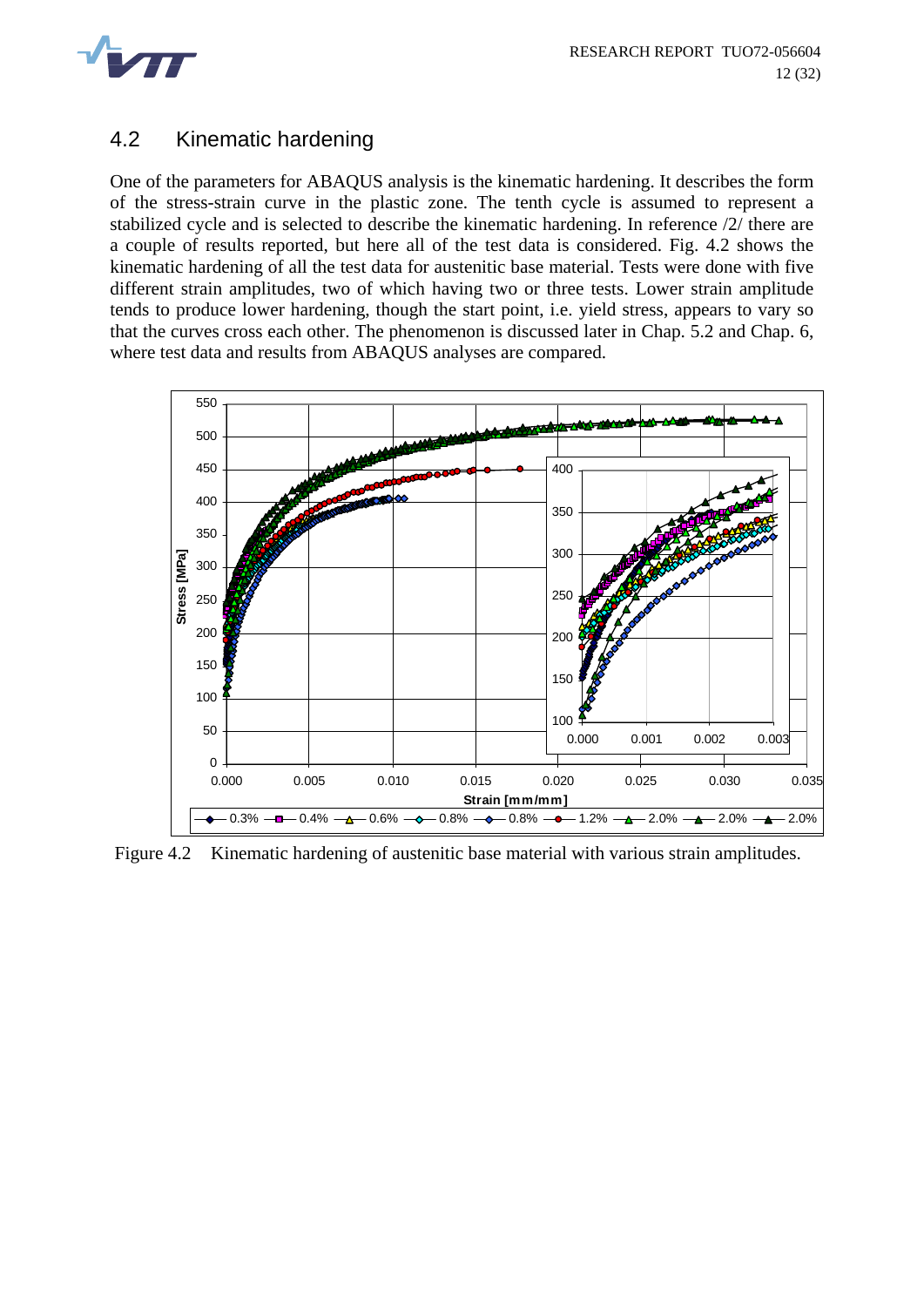<span id="page-15-0"></span>

### 4.3 Cyclic hardening

Another parameter for ABAQUS analysis is the cyclic hardening. It defines the progress of the elastic range when loading is repeated. The cyclic hardening is described as the elastic range in stress units (MPa in SI units) per equivalent plastic strain in strain units (mm/mm). In reference /2/ a couple of cases are introduced. In this project all test data is gathered together. Fig. 4.3 illustrates elastic ranges per number of loading cycles and Fig. 4.4 the final cyclic hardening of an austenitic base material. As previously in Chap. 4.2, tests were done with five different strain amplitudes, two of which have two or three tests. The material has a hardening tendency, especially with high strain amplitudes. Fig. 4.5 shows the cyclic hardening of an austenitic weld metal, which tends to soften.



Figure 4.3 Elastic ranges of austenitic base material with various strain amplitudes.

The diagrams of cyclic hardening for both materials seem to have more or less of scattering of data. In some cases the elastic range seems to vary smoothly, whereas other diagrams are strongly fluctuating. The next chapter deals with the need of trimming data and procedures how to trim.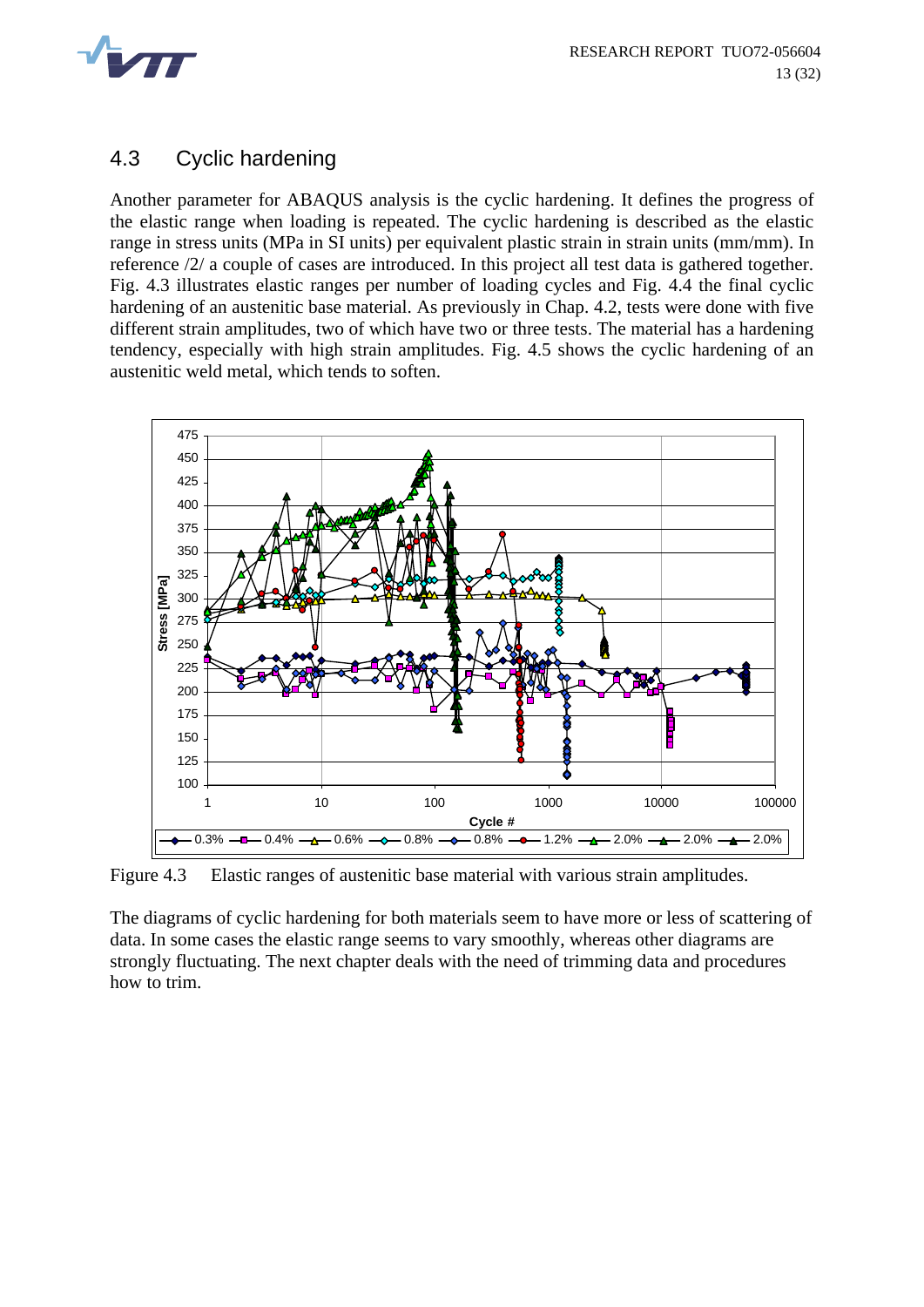



Figure 4.4 Cyclic hardening of austenitic base material (hardening tendency).



Figure 4.5 Cyclic hardening of austenitic weld material (softening tendency).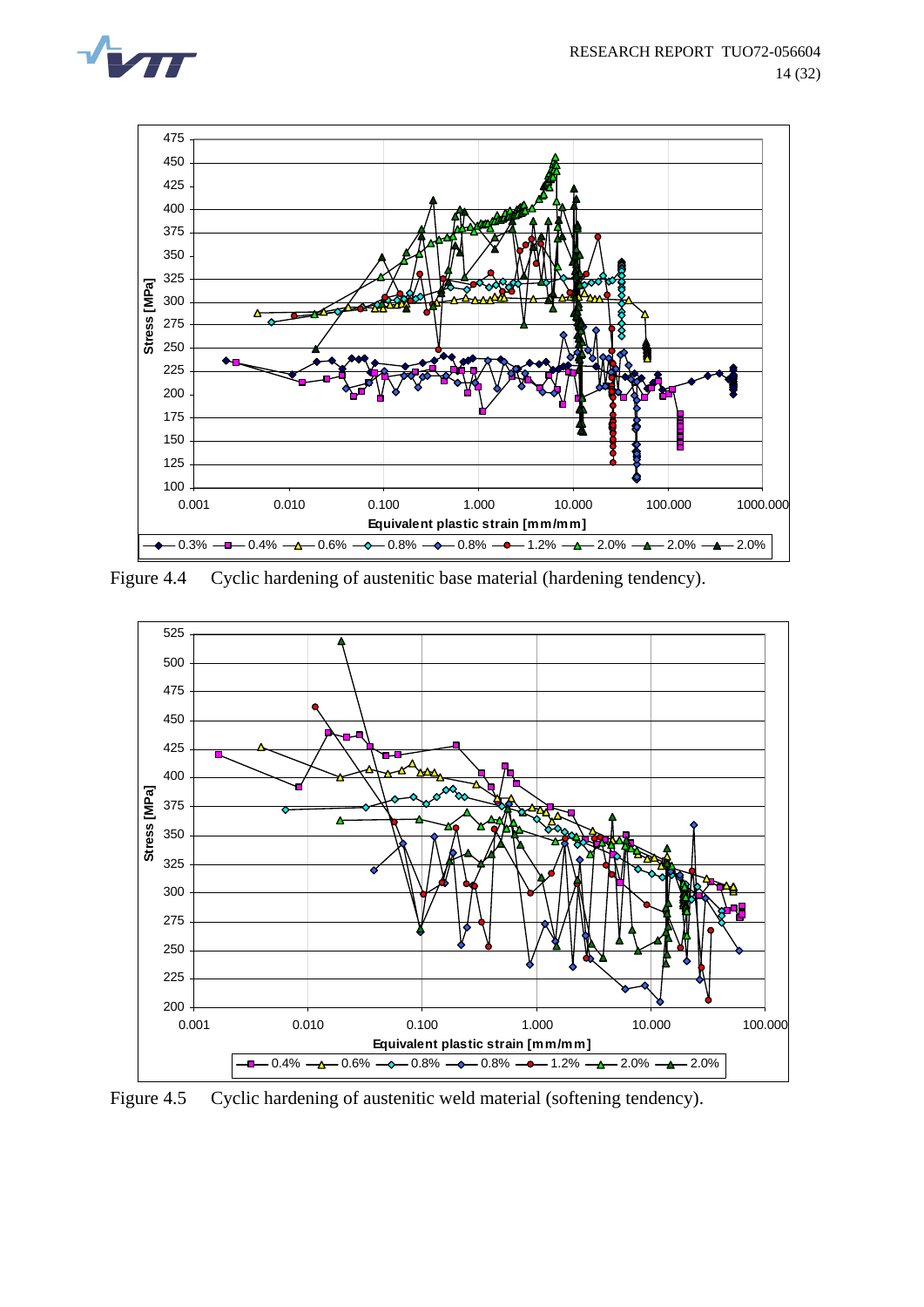<span id="page-17-0"></span>

### **5 Trimming of the parameters**

#### 5.1 Needs to trim data

The developed code is able to process all cyclic data of a fatigue test with symmetrical strain amplitude. The output is, however, either smooth or fluctuating, as illustrated in Figs. 4.4 and 4.5. As for the stress amplitudes, the diagrams are smooth, which means that hardening and softening do not progress in a fluctuating manner. Therefore, there is a need to take a closer look at the data to reach smooth diagrams for the cyclic hardening. Two approaches have been taken into consideration, the first of which requires pre-processing of results but the latter one is written in the code.

#### 5.2 Average ratio of stress amplitude and elastic range

There are two kinds of diagrams of cyclic hardening: smooth and fluctuating. Fig. 5.1 (left) illustrates a sample of smooth diagrams for elastic range. There are also the stress amplitude and ratios of the stress amplitude and elastic range. Fig. 5.1 (right) is a similar chart of a sample with a strongly fluctuating elastic range. In Fig. 5.1 (left) the ratio remains rather stable, whereas in Fig. 5.1 (right) there is a large deviation. The approach to trim the diagram of the elastic range is to define an average value for the ratio and to define a modified diagram for the elastic range. The approach includes an attempt to simplify the trimming. There are statistical tools to process all data, but the attempt was to limit the processing to the first ten cycles. The basis for the limitation is the idea that only the first ten cycles would be studied thoroughly and the rest could be processed using the average ratio and stress amplitudes, which data is easily obtained from fatigue tests.



Figure 5.1 Ratio (Stress amplitude/Elastic range) with a small deviation (left) and a large deviation (right).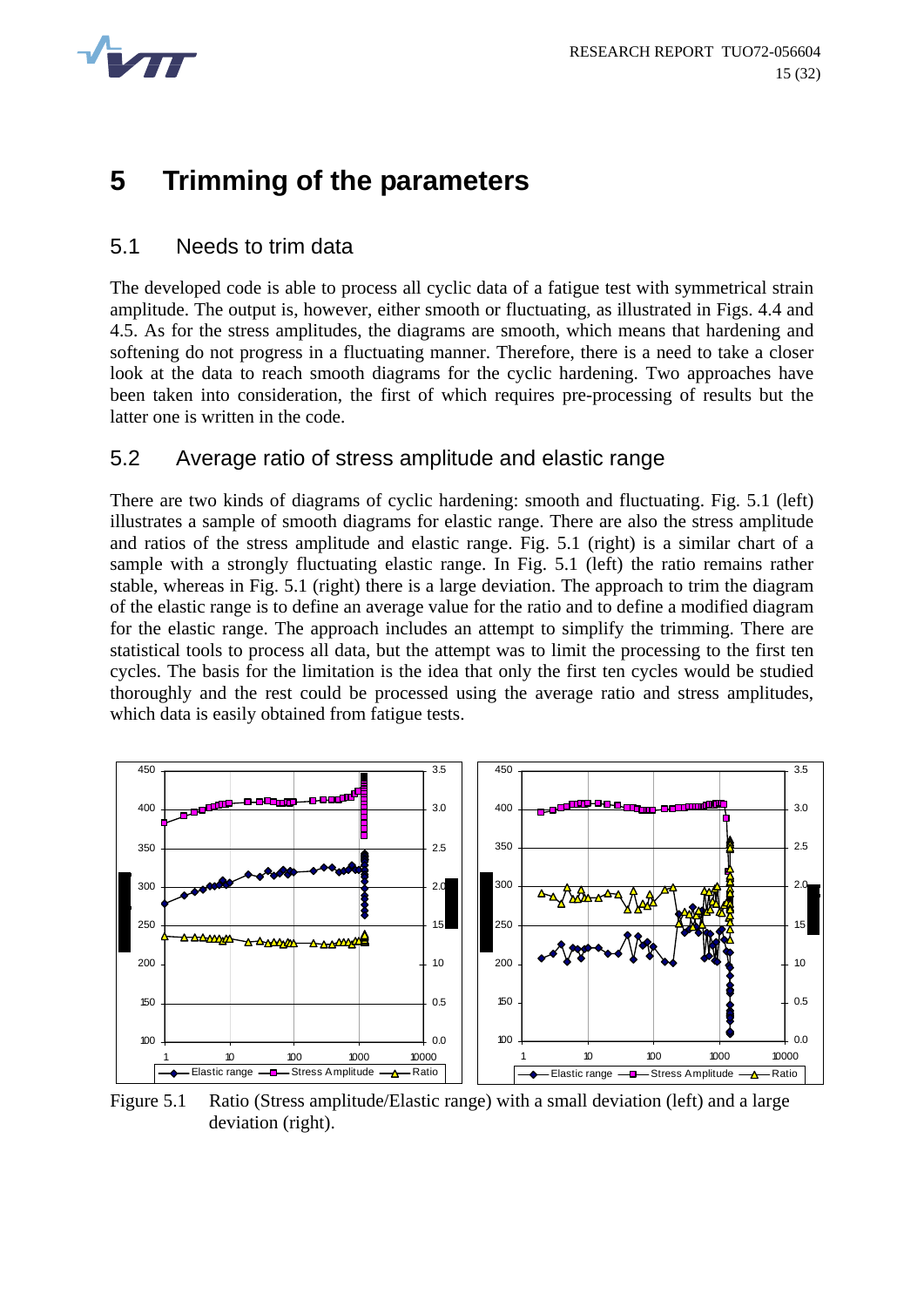

Fig. 5.2 shows ratios with average values of the first and tenth value. In Fig. 5.3 there is an example of a modified elastic range. The form of the diagram is the same as the stress amplitude. In Chap. 6.1 there is a sample ABAQUS analysis that shows the accuracy of this trimming procedure.



Figure 5.2 Ratios (Stress amplitude/Elastic range) and average values.



Figure 5.3 Elastic range modified using stress amplitude and average ratio.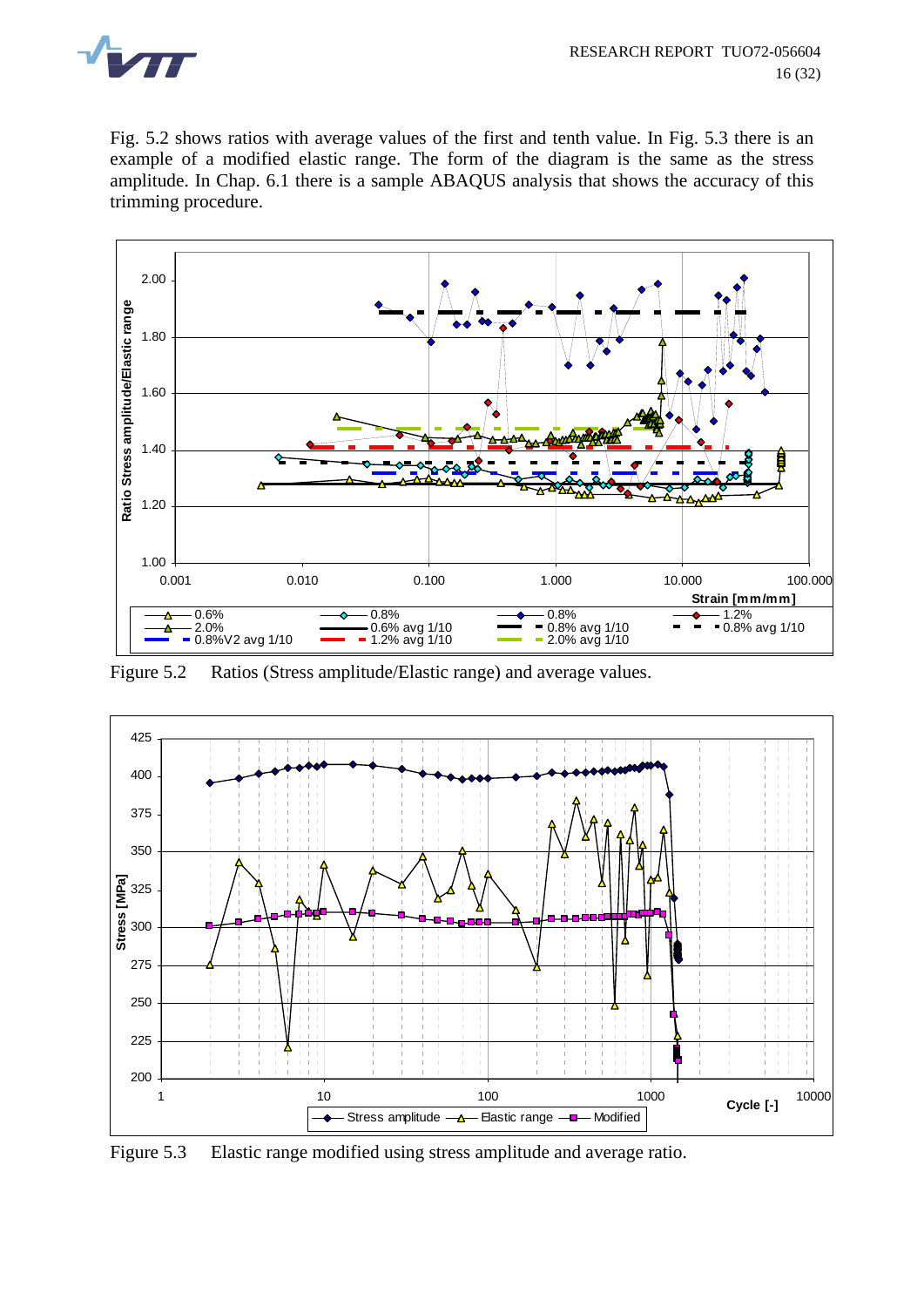<span id="page-19-0"></span>

In Fig. 5.4 there are modified diagrams for cyclic hardening of an austenitic base material with various strain amplitudes. The two diagrams for strain amplitude 0.8% are close to each other whereas in Figs. 4.4 and 5.1 there is a gap of ca. 100 MPa between them. They are supposed to lie close because their stress amplitudes are nearly the same and the kinematic hardening is supposed to be similar. Therefore the cyclic hardening should not differ. In fact, these two tests were cases that lead to consider trimming procedures.



Figure 5.4 Cycling hardening modified using stress amplitudes and average ratios.

### 5.3 Definition of elastic range by constant elastic modulus

When taking a closer look at the cycles of the two tests with the same strain amplitude, one can see the difference between the resolutions of the data. Fig. 5.5 is a magnification of the peak and valley of the tenth cycle of a test where the strain rate was low. Scattering is absent, peak and valley points are accurate and slopes can be defined easily. In Fig. 5.6 data scattering is prominent at peaks and valleys due to effects caused by a higher strain rate. Note, that a different strain rate had no effect on material behaviour, as the stress amplitude and lifetime were close nearly the same in the two tests. In Fig. 5.6 there are illustrations of various possibilities to define the slope - and possibilities to get various inaccurate ones. The first versions of the code defined the slope like the blue line causing narrow elastic ranges. By adding calculation points various options were obtained, but like the green line shows the result was not adequate. By fixing the peak point to the absolute maximum stress and strain values the accuracy could be enhanced but still a variation of slopes could be reached: the red lines illustrate sample values.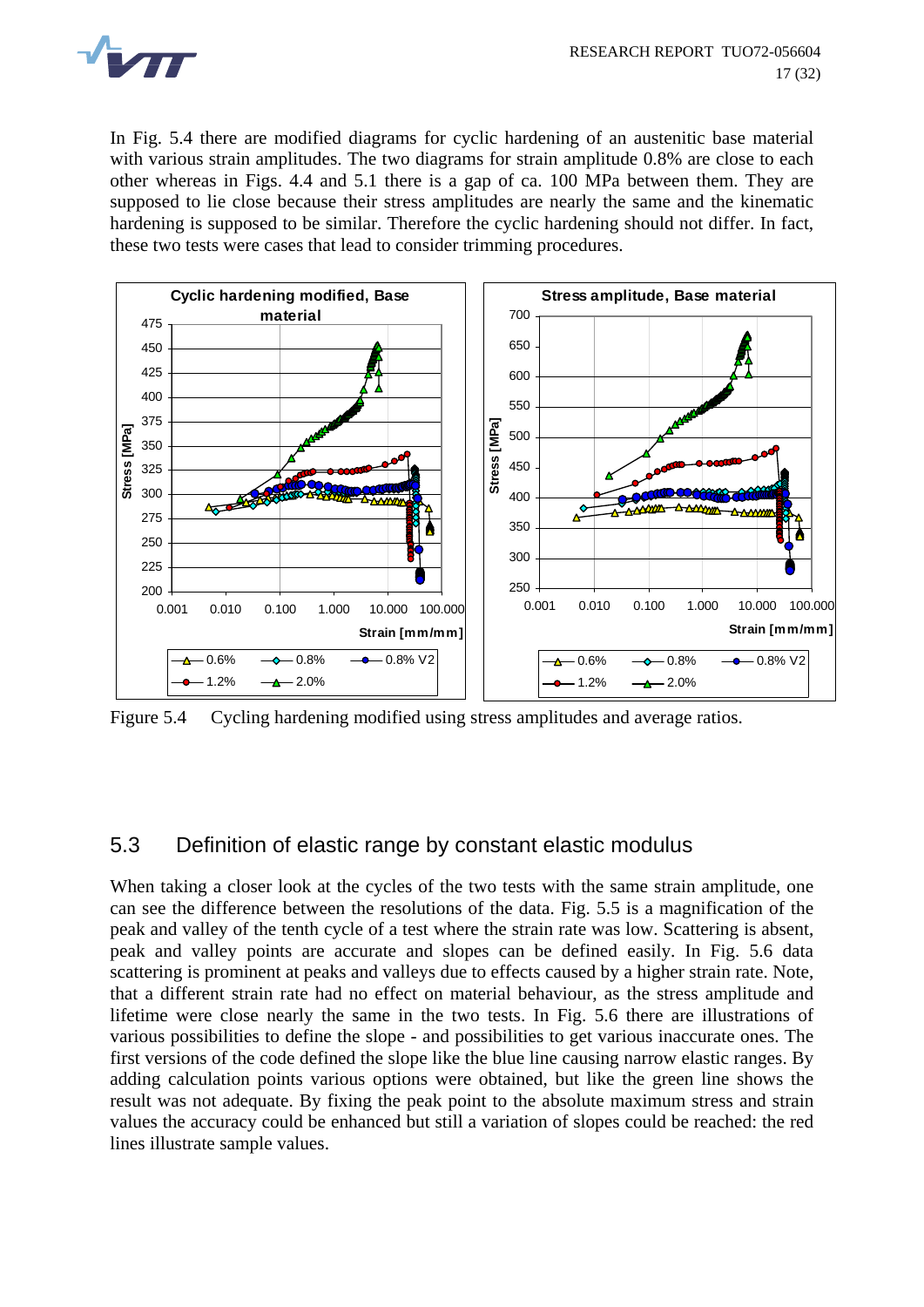



Figure 5.5 Data points at cycle valley and peak with no scattering.



Figure 5.6 Scattered data points at cycle valley and peak illustrated with various slopes.

Fig. 5.7 shows a case where the peak point is fixed to maximum values and the slope is calculated with an average value of the first five points of the falling edge of the curve. The differences between cycles reveal that the scattering of data points is irregular. The result is that the progress of elastic range is vague. In Fig. 5.7 there is also the elastic modulus as defined from the start of the test data. Most of the slopes are greater than the elastic modulus but there are some lower values as well.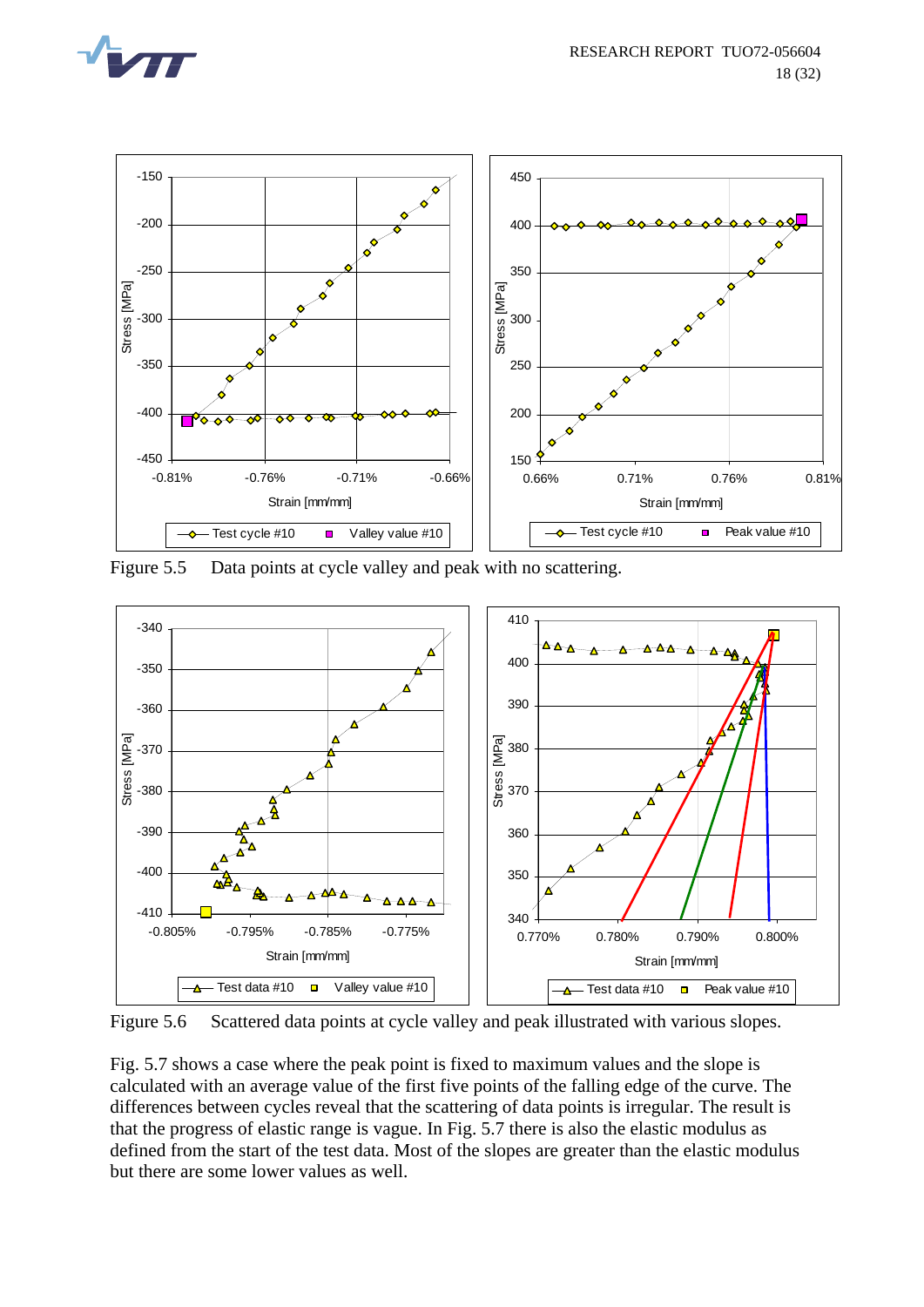



Figure 5.7 Slopes vs. elastic modulus.

Fig. 5.8 illustrates the form of cycles from ABAQUS analysis. Within the elastic range ABAQUS uses the elastic modulus for the material. Hence, a reasonable approach is to define the cyclic hardening with a constant slope, i.e. with the elastic modulus. Fig. 5.9 shows that the curve for cyclic hardening is smooth when elastic range is defined with the elastic modulus. The values are also higher in this case. The differences to test data are represented in Chap. 6.1.



Figure 5.8 Schematic cycle from ABAQUS analysis compared with test data.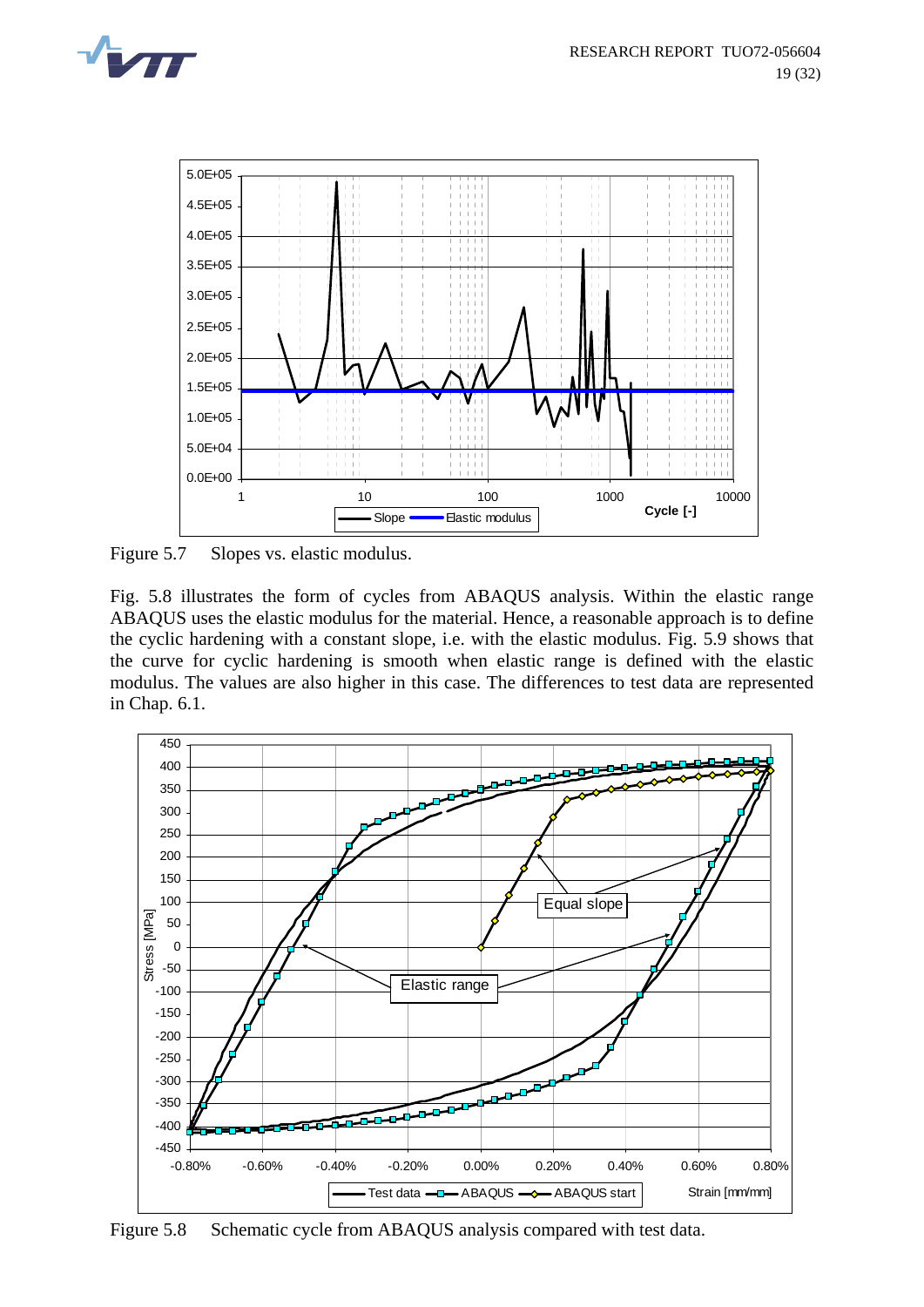



Figure 5.9 Difference between cyclic hardening defined with different approaches.

The curves for cyclic hardening of an austenitic base material with various strain amplitudes are gathered in Fig. 5.10. In some cases there may appear a deviating point in the curve. In that case the combination of the two approaches is helpful: first, the elastic ranges are defined using constant slope and subsequently the curve is smoothed using an average ratio.



Figure 5.10 Cyclic hardening using stress amplitudes and constant slopes.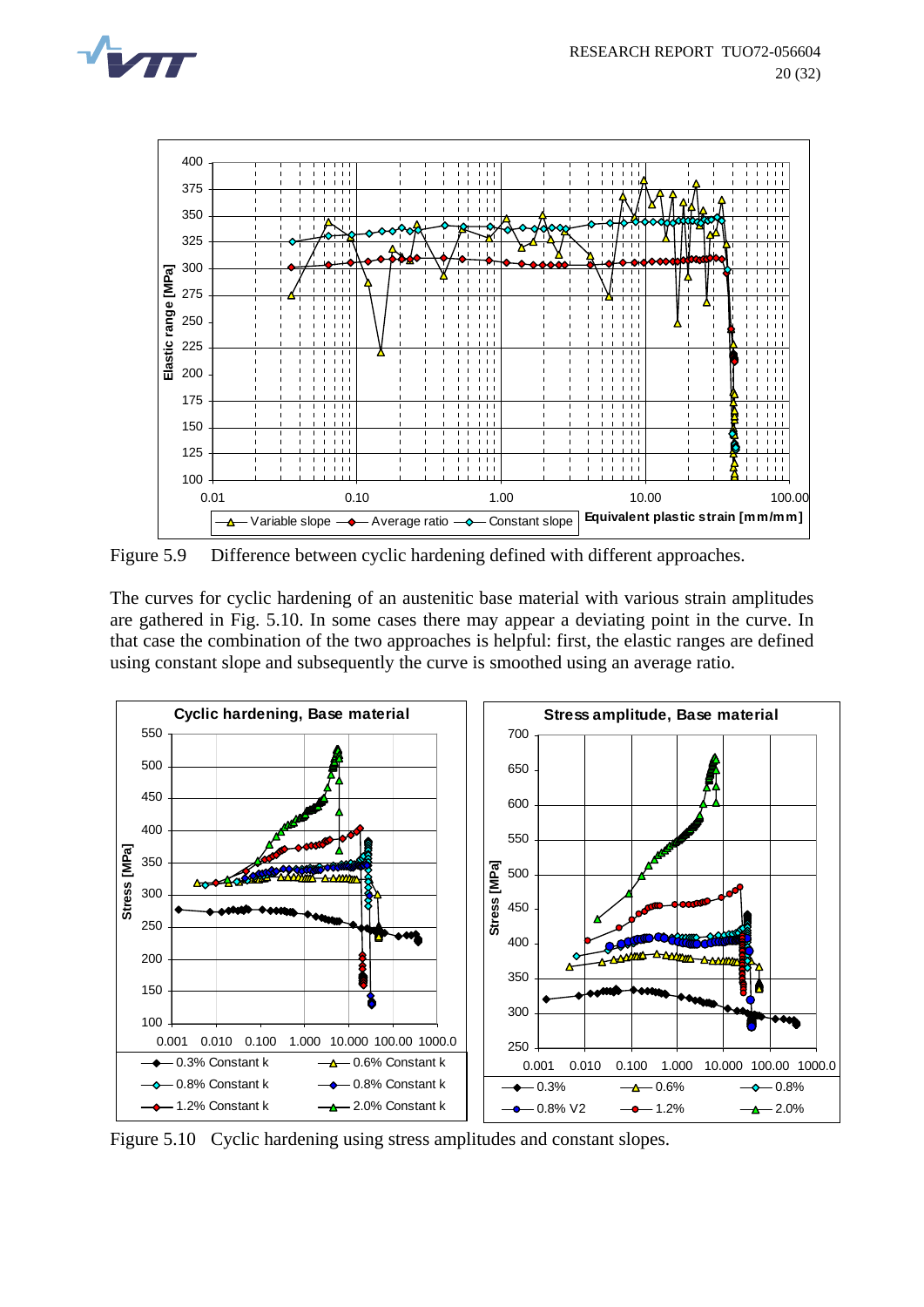

When using the elastic modulus as a constant slope the kinematic hardening had to be redefined, while the yield stress was shifted. Naturally, there is no need for redefinition when data is processed using a constant slope from the start. Fig. 5.11 shows the curves for kinematic hardening with constant slopes. Compared to Fig. 4.2 the yield stresses are higher and the deviation between the strain amplitudes is smaller. Furthermore, the curves do not cross each other like in Fig. 4.2 where the slopes are somewhat indeterminate.

The curve for strain amplitude 0.3% deviates obviously, because the yield stress was defined using a different yield criteria *viz.* 0.1% strain instead of 0.2% (strain offset in Fig. 4.1). This was done because of the low degree of plastic deformation with strain amplitude 0.3%.

The fact that ABAQUS requires a throughout ascending curve for kinematic hardening leads to a need to filter the scattering illustrated in Fig. 5.6. The code omits a value lower than the previous one when proceeding from the yield point to the peak (visible in Fig. 5.11 as larger gaps between data points). Moreover, if the data point with the highest strain value has a stress value lower than the latest one in kinematic hardening curve, the code adds a data point calculated with the largest strain value and the absolute maximum stress value of the cycle.



Figure 5.11 Kinematic hardening using constant slopes.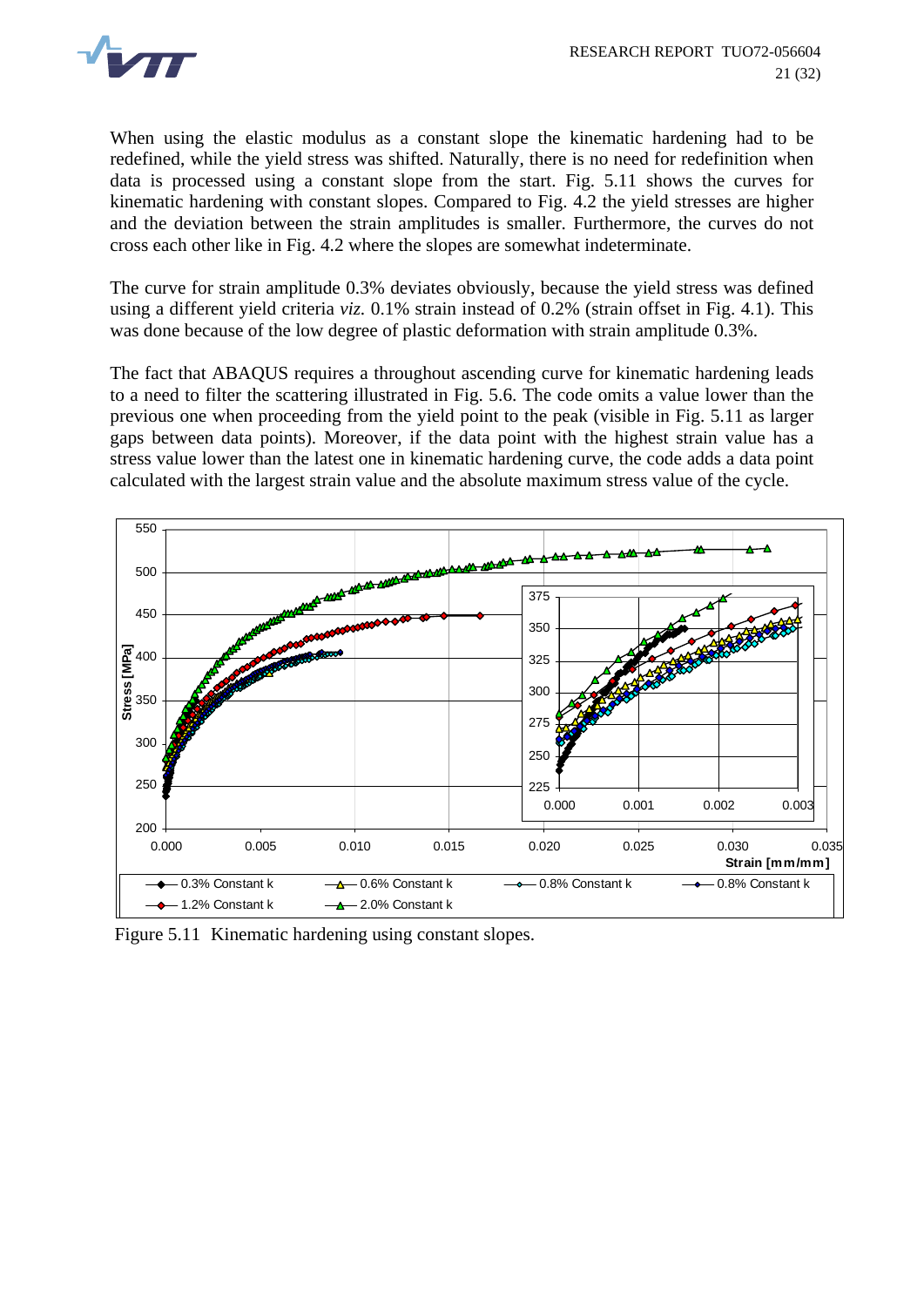<span id="page-24-0"></span>

## **6 Compatibility with test data**

A stress-strain curve from an ABAQUS analysis contains two parts: linear elastic and plastic. The form of the plastic part is defined by kinematic hardening and the level of the highest stress by cyclic hardening. The transition from elastic to plastic part is fit according to the two parameters. Fig. 6.1 illustrates a sample stress-strain curve together with the test data. The actual linear elastic part of the test data is very limited: the diagram is curved soon after the reversal of the load. In order to follow the curve accurately the elastic range should be limited as well, i.e. the offset strain should be very small. There is also an opposite effect: it takes a longer time for ABAQUS solver to compute the plastic range than to compute the elastic range. The larger the elastic range, the faster the solving is.

In this project, the offset strain is set to the so called 0.2-limit, which often stands for the yield criterion for austenitic steels. The deviation within cycles was not defined. Instead, the deviation of maximum and minimum stresses was studied in order to define the accuracy of both the kinematic hardening and the cyclic hardening.



Figure 6.1 Basic forms of a test cycle and an ABAQUS cycle.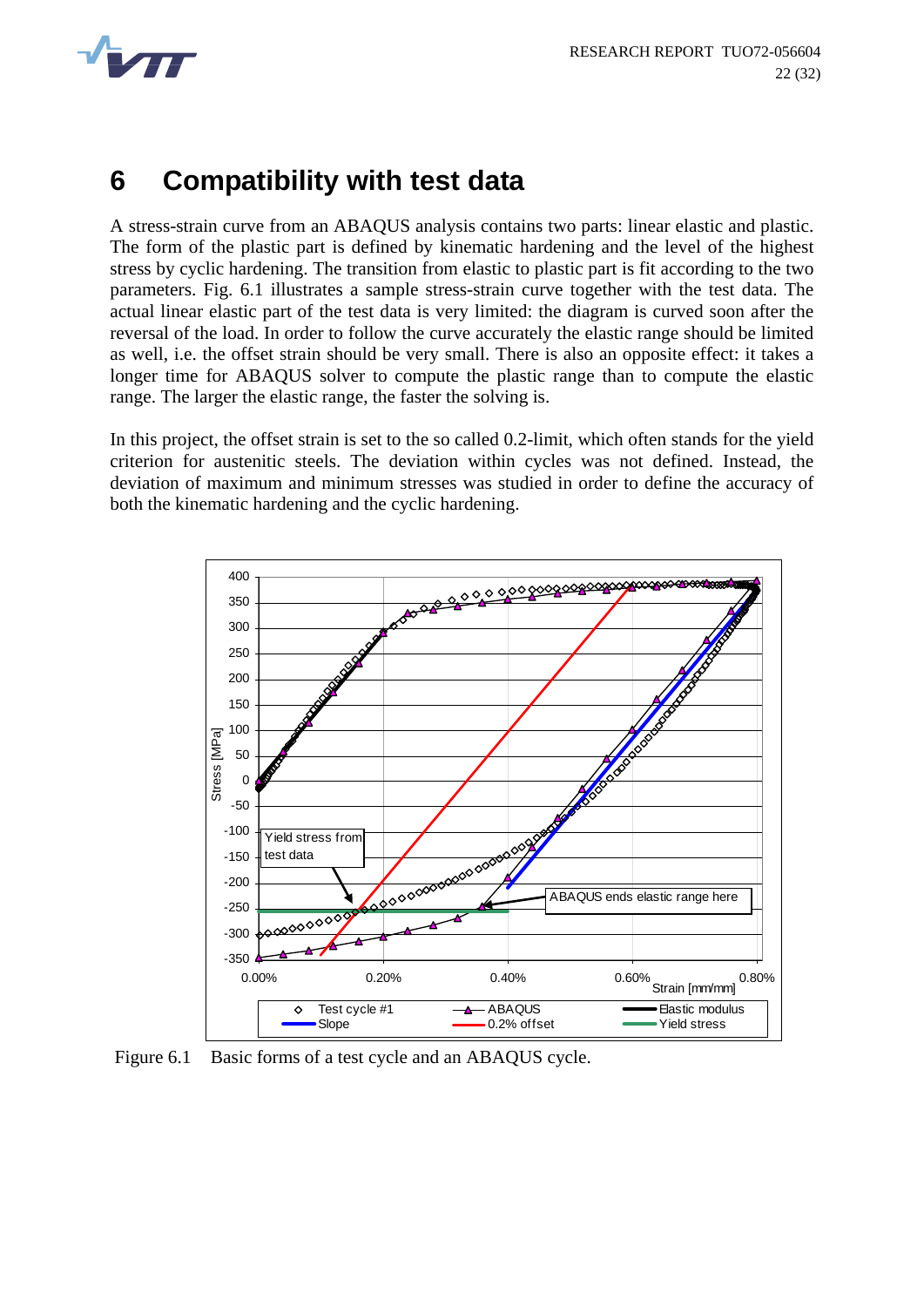<span id="page-25-0"></span>

#### 6.1 Comparison with trimmed parameters

In the first comparison it is studied if the trimming approaches are adequate. In the case illustrated in Fig. 6.2 the stress amplitude of ABAQUS analysis (cyclic hardening produced with average ratio) is higher than that of the test data, the deviation altering from 5 to 10 %. In Fig. 6.3 the cyclic hardening is produced using elastic modulus as a constant slope. The stress amplitude of ABAQUS analysis is slightly higher than that of the test data. On the other hand, the deviation is reduced being 1 to 4 %. Fig. 6.4 shows the reduction of the deviation. All in all, constant slope seems to be a more accurate trimming factor than average ratio of stress amplitude and elastic range.



Figure 6.2 ABAQUS data vs. test data; strain amplitude 0.8%, both kinematic and cyclic hardening defined from strain amplitude 0.8% using average ratio (Chap. 5.1).



Figure 6.3 ABAQUS data vs. test data; strain amplitude 0.8%, both kinematic and cyclic hardening defined from strain amplitude 0.8% using constant slope (Chap. 5.2).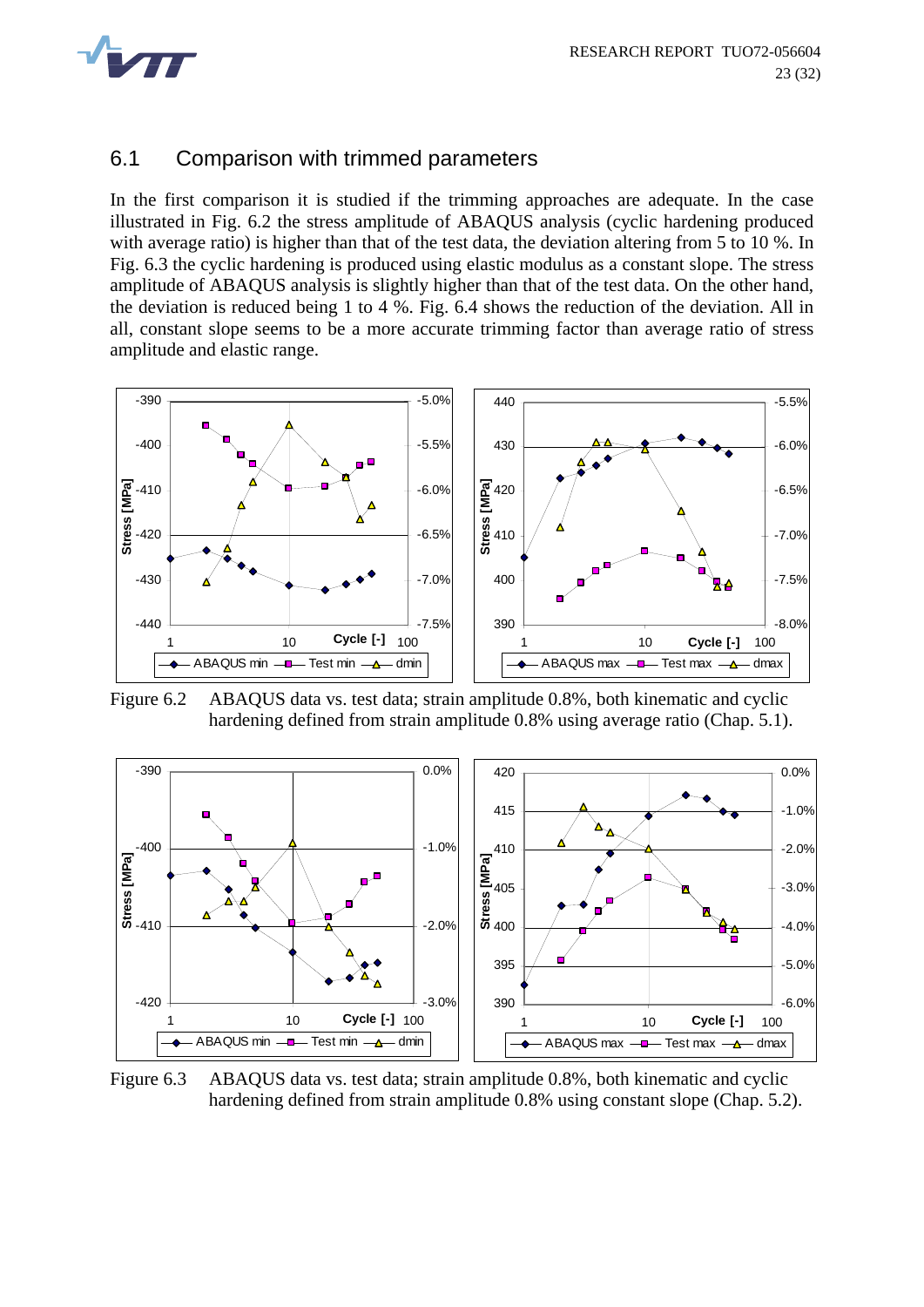<span id="page-26-0"></span>



 Figure 6.4 Comparison between differences in minimum and maximum stresses (AR= average ratio, CS= constant slope)

#### 6.2 Comparison when combining parameters

As Fig. 5.11 shows, the curves for kinematic hardening are close to each other regardless of the strain amplitude. A study was carried out to assess how accurate it is to use a common kinematic hardening. In Fig. 6.5 there are minimum and maximum stresses of both test data with strain amplitude of 0.8% and of ABAQUS analysis results where the kinematic hardening is taken from the strain amplitude of 2.0% and cyclic hardening from the strain amplitude 0.8% itself.

Further, it was studied whether the cyclic hardening of some other strain amplitude could be used. Fig. 6.6 shows a sample from ABAQUS analysis results for strain amplitude of 0.8% using both the kinematic and the cyclic hardening of strain amplitude 2.0%. As Fig. 5.10 shows, the higher the strain amplitude, the stronger the hardening is with equal equivalent plastic strain. Therefore the result presented in Fig. 6.6, i.e. an ascending deviation from test data, is predictable.



Figure 6.5 ABAQUS data vs. test data; strain amplitude of 0.8%, kinematic hardening defined from strain amplitude of 2.0%, cyclic hardening defined from strain amplitude of 0.8%; constant slope (Chap. 5.2).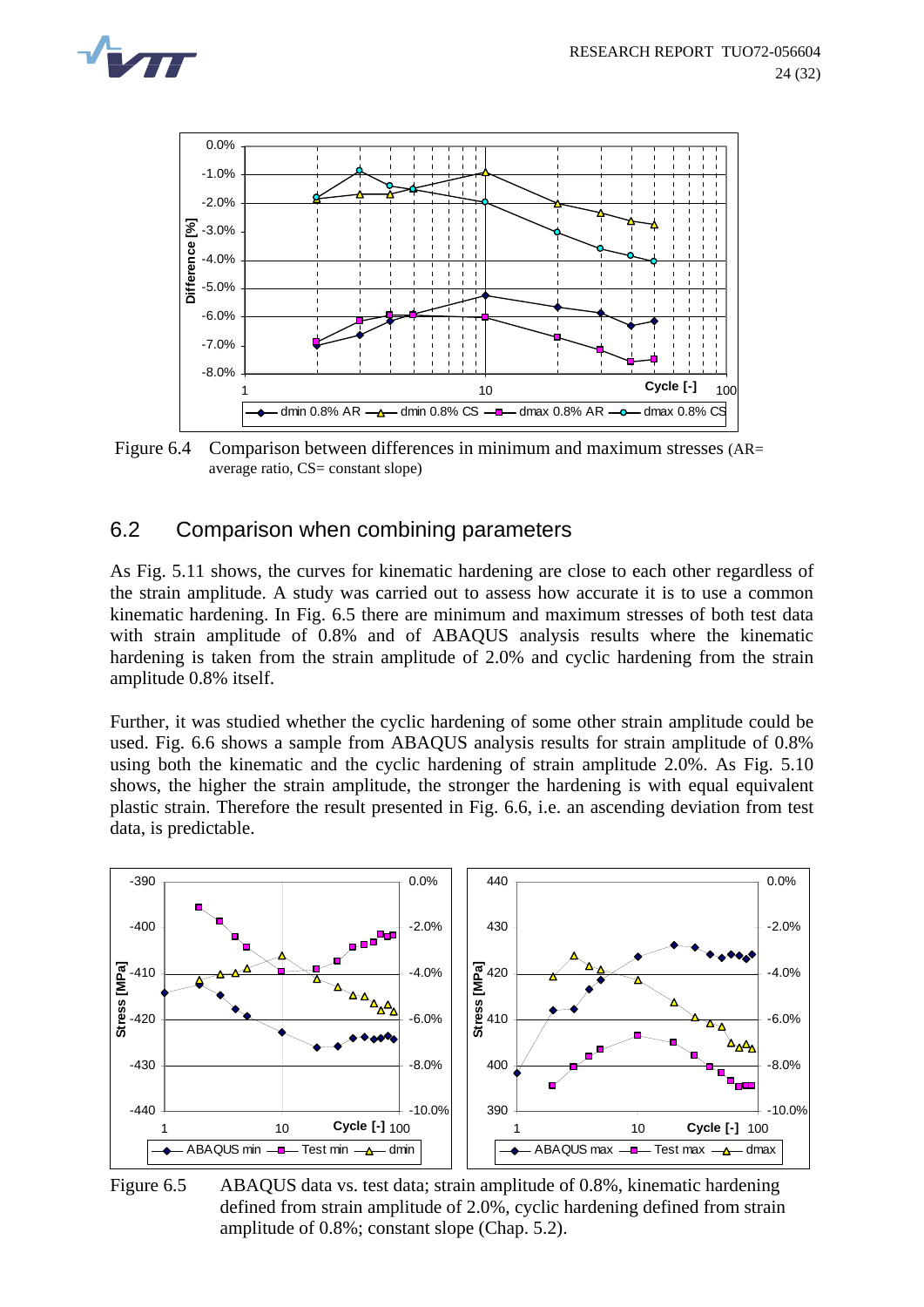



Figure 6.6 ABAQUS data vs. test data; strain amplitude 0.8%, both kinematic and cyclic hardening defined from strain amplitude of 2.0% using constant slope (Chap. 5.2).

Fig. 6.7 illustrates that the best result is achieved when using both kinematic and cyclic hardening produced from test data while the strain amplitude is the same as in ABAQUS analysis. On the other hand, kinematic hardening can be defined with high strain amplitude without losing accuracy. It is not recommended, however, to use cyclic hardening of different strain amplitude.



Figure 6.7 Comparison between differences in minimum and maximum stresses; strain amplitude of  $0.8\%$   $(0.8\%/0.8\%) =$  both kinematic and cyclic hardening by strain amplitude of  $0.8\%$ ,  $2.0\%/0.8\%$  = kinematic hardening by strain amplitude of 2.0% and cyclic hardening by strain amplitude of 0.8%, 2.0%/2.0%= both kinematic and cyclic hardening by strain amplitude of 2.0%)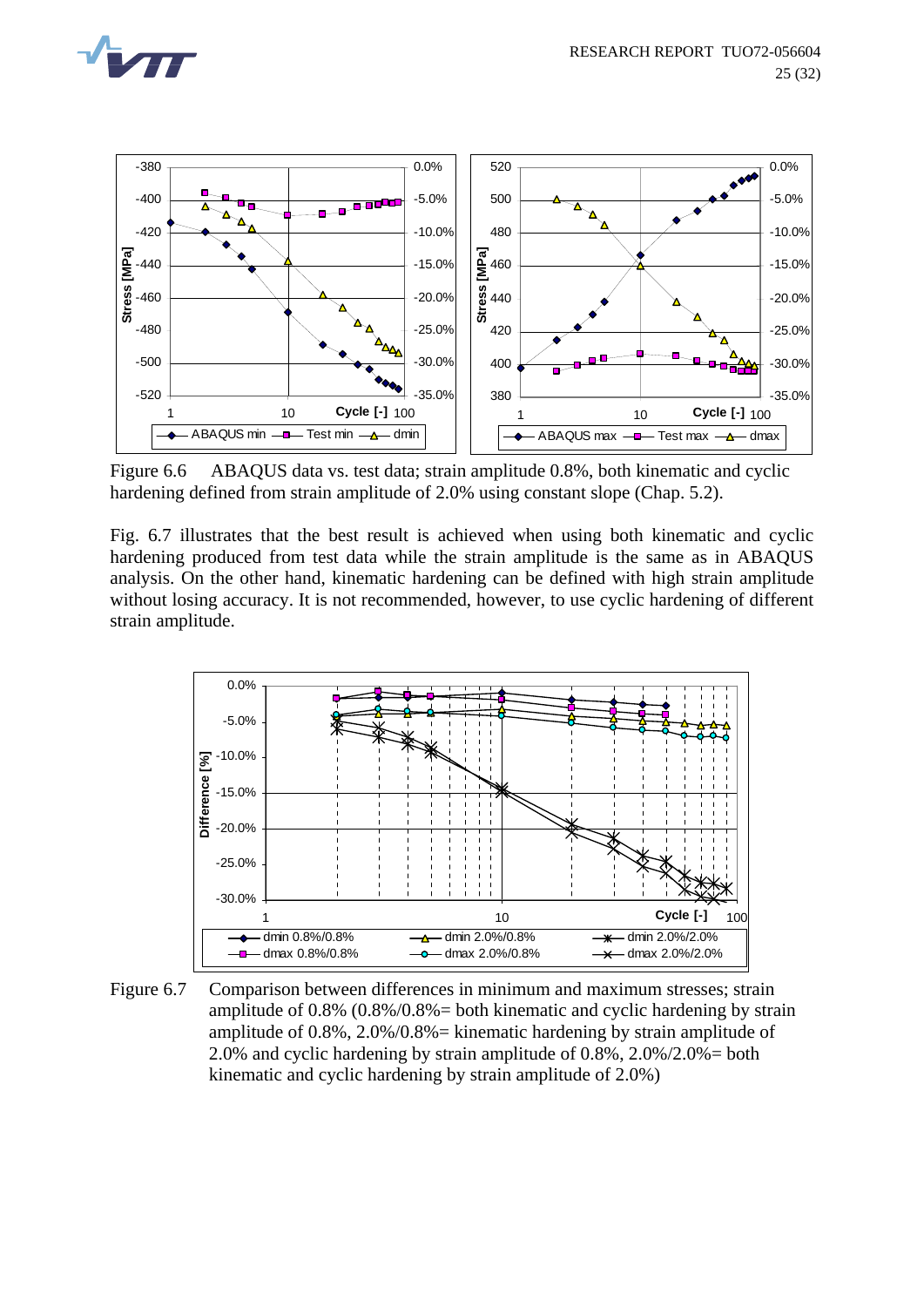<span id="page-28-0"></span>

#### 6.3 Test run up to end of lifetime

A test run up to the end of symmetric cycles could be carried out with strain amplitude of 2.0%. In one of the tests cracking appeared after 90 cycles. By using coarse steps (20 steps per load cycle), the ABAQUS run could be carried out within a reasonable time. Fig. 6.8 illustrates the result that the difference between maximum stresses remained within  $\pm 3\%$ . The difference between minimum stresses ascended but did not exceed 10%. In Fig. 6.9 there are, together with the kinematic hardening based on test cycle #10, curves for test cycle #80 as well as for cycles #10 and #80 from the ABAQUS analysis results. The curves were defined in the same way as in case of kinematic hardening. The shift due to cyclic hardening is visible as well as the accuracy of the ABAQUS analysis results with coarse steps.



Figure 6.8 ABAQUS data vs. test data; strain amplitude of 2.0%, both kinematic and cyclic hardening defined from strain amplitude of 2.0% using constant slope (Chap. 5.2).



Figure 6.9 Comparison of kinematic hardening of test data and ABAQUS data.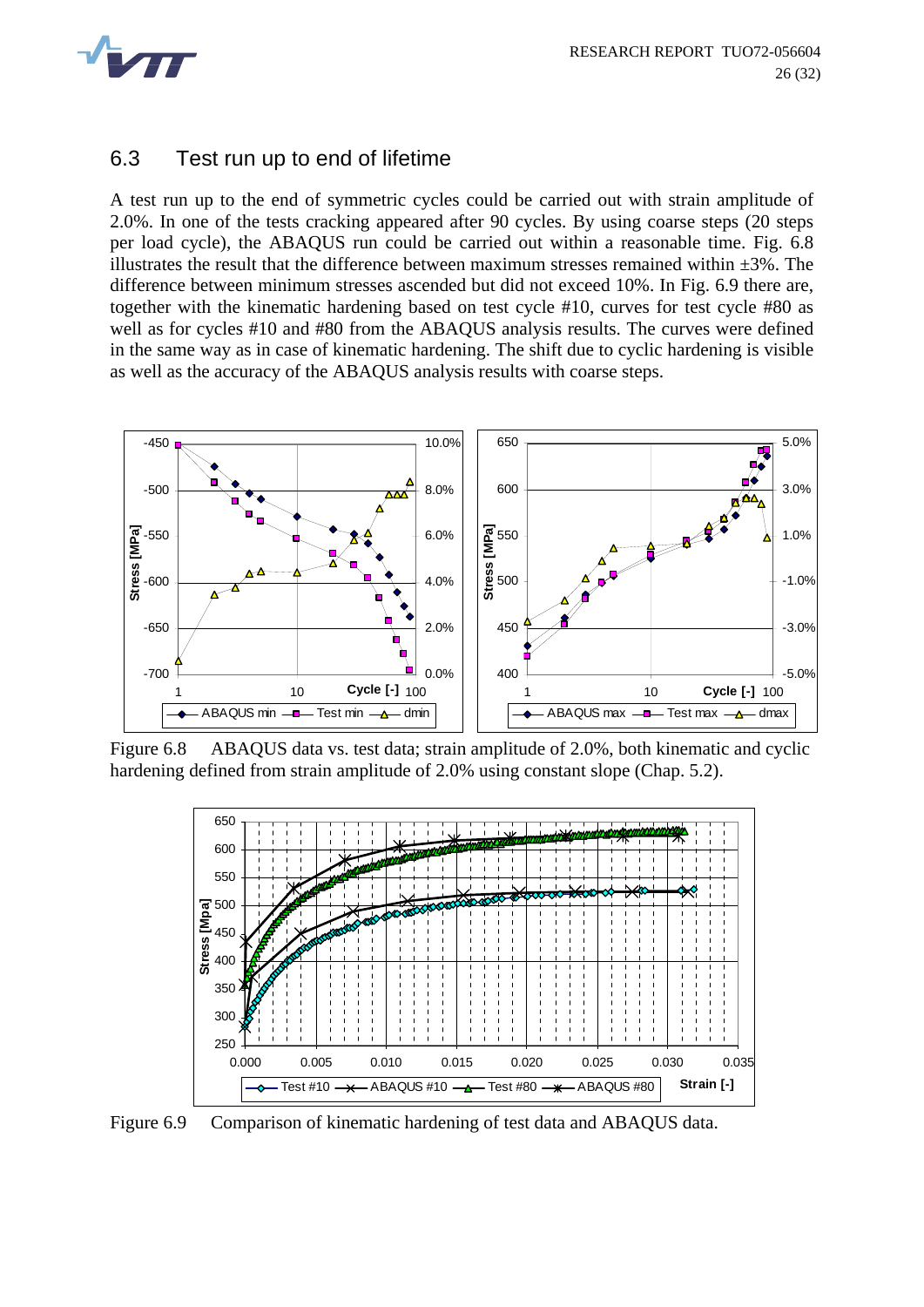<span id="page-29-0"></span>

#### 6.4 Comparison with softening material

The samples in Chaps. 6.1-6.3 deal with austenitic base metal, which tends to harden in low cycle fatigue tests. In this chapter there are two samples of a hardening material, *viz.* austenitic weld metal without heat treating. Fig.  $6.10$  shows the elastic range up to  $100<sup>th</sup>$  cycle and a comparison between minimum and maximum stresses with strain amplitude of 1.2%. The diagrams show also the accuracy of modelling softening tendency with kinematic and cyclic hardening as well as defining the cyclic hardening using elastic modulus as constant slope.



Figure 6.10 Comparison between differences in minimum and maximum stresses of a strongly softening material (austenitic weld; strain amplitude 1.2%) using constant slope (Chap. 5.2).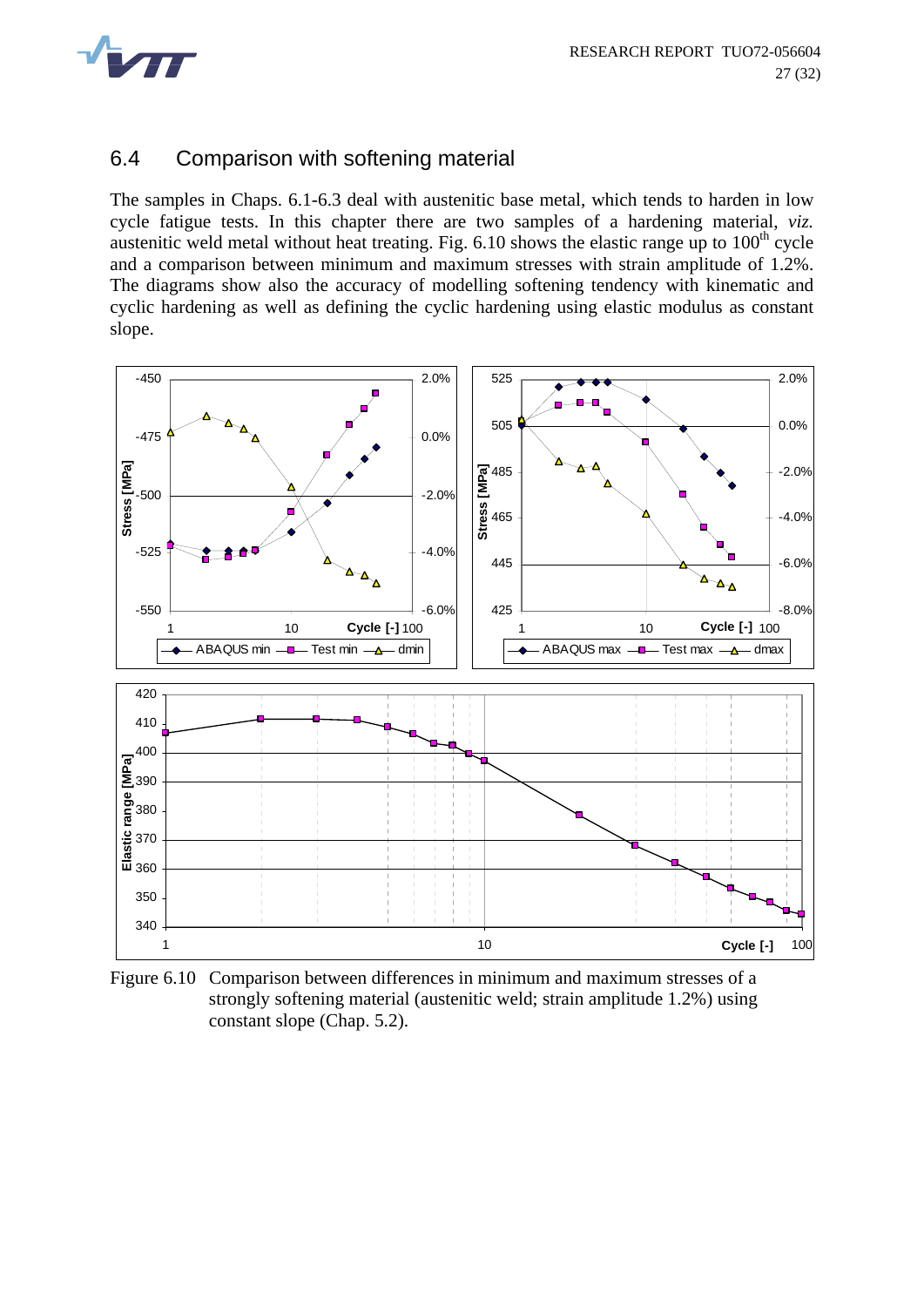

 Fig. 6.11 shows a case where ca. 80% of the specimen lifetime (200 cycles) has been analysed. In this case the accuracy of minimum and maximum stresses improves towards the end of the lifetime. The maximum deviation is, however, 7.5% (minimum stress) vs. 4% (maximum stress).



Figure 6.11 Comparison between differences in minimum and maximum stresses of a strongly softening material up to 80% of life time (austenitic weld; strain amplitude 2.0%) using constant slope (Chap. 5.2).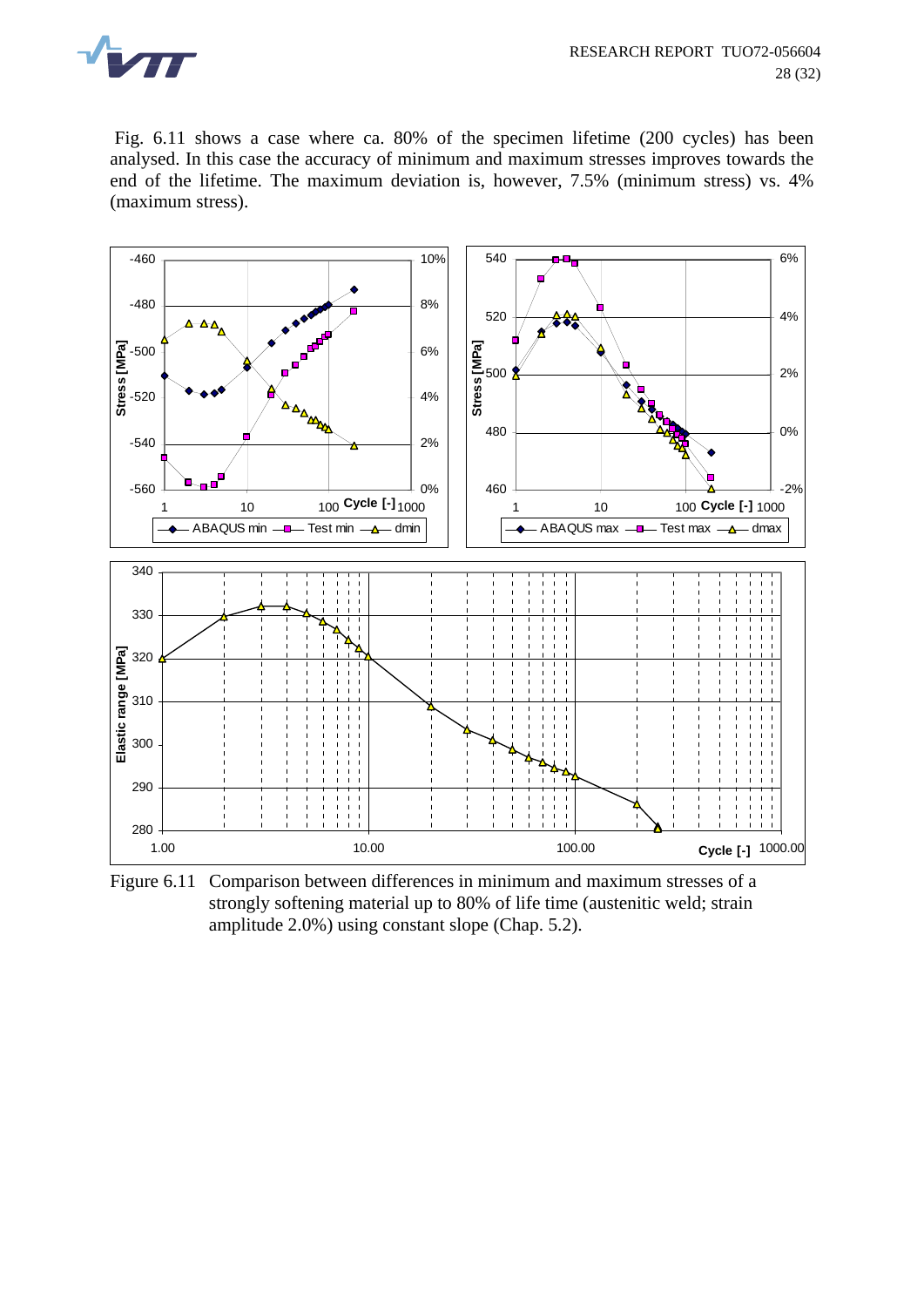<span id="page-31-0"></span>

### **7 Conclusions and plans for the future**

After finding a procedure to trim result data to get smooth curves for cyclic hardening, hardening and softening can be reproduced in ABAQUS analysis with a reasonable accuracy. Fig. 7.1 shows the deviation of minimum and maximum stresses between test data and ABAQUS analysis for three strain amplitude levels. The best accuracy is reached by using parameters generated from tests with the same strain amplitude as in the analysis. Kinematic hardening defined from high strain amplitude can be used for lower strain amplitudes. Cyclic hardening, however, depends on strain amplitude, which can be seen e.g. in Fig. 5.10. Not only the elastic range is higher with higher strain amplitude, but the difference grows with growing equivalent plastic strain. Figs. 7.2 and 7.3 illustrate cycles with different strain amplitudes and the same equivalent plastic strain.



Figure 7.1 Differences in minimum and maximum stresses for different strain amplitudes.



Figure 7.2 Stress-strain curves of cycles having the same equivalent plastic strain 1.4.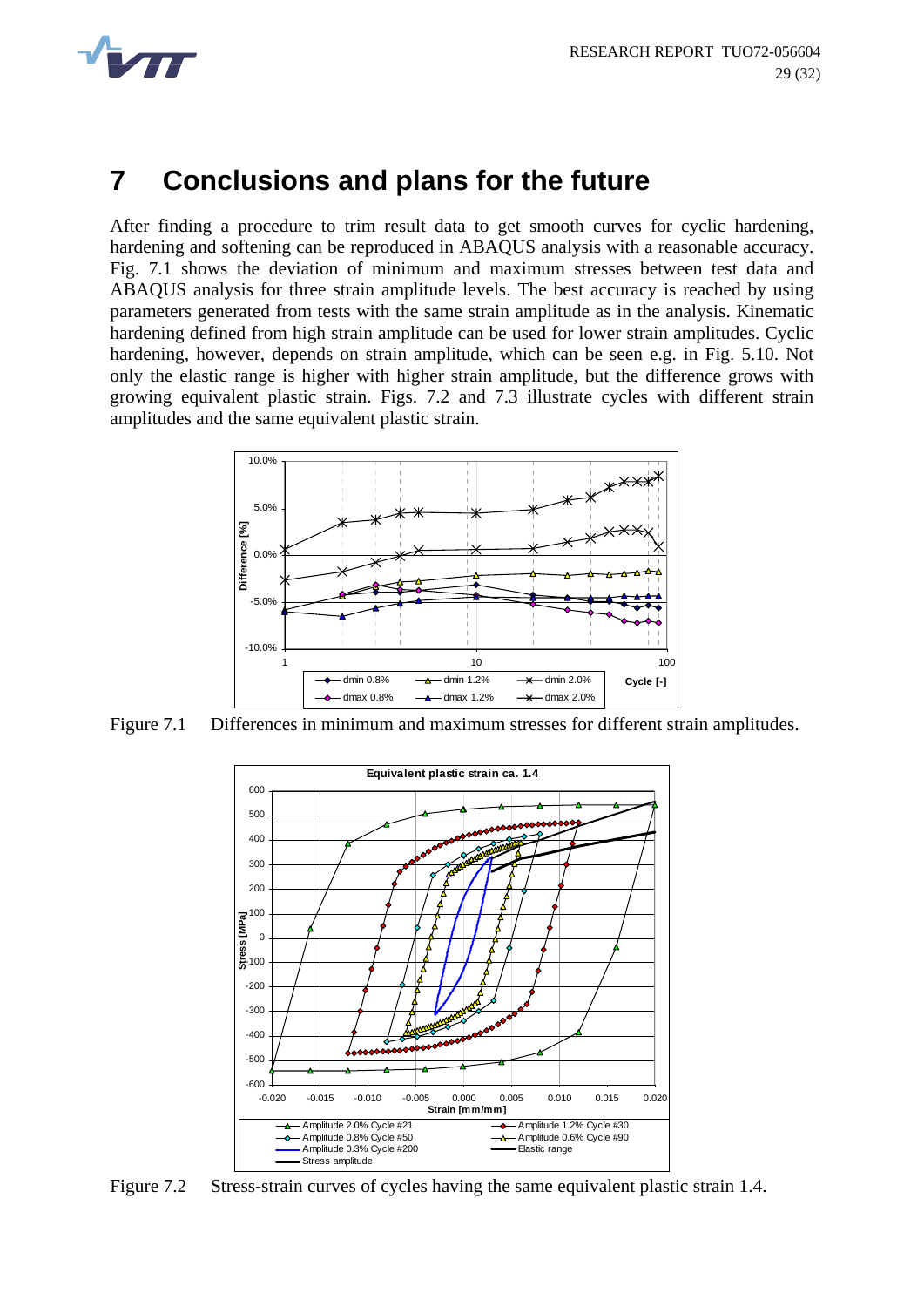



Figure 7.3 Stress-strain curves of cycles having the same equivalent plastic strain 4.5.

The elastic ranges and stress amplitudes from Figs. 7.2 and 7.3 are collected in Fig. 7.4. The ratio between different strain amplitudes changes with growing equivalent plastic strain. In many analysis cases cyclic loading contains variable amplitudes instead of constant amplitude. Therefore the usability of parameters for constant amplitudes will be tested when strain amplitudes are variable. There is test data available for comparisons to be run during 2006. Interest will be set on the possibilities to model the progress of the cyclic hardening with a range of strain amplitudes, i.e. the progress of CSSC (=cyclic stress strain curve).



Figure 7.4 Elastic ranges and stress amplitudes with various strain amplitudes and equivalent plastic strains (ER= elastic range, SA= stress amplitude, 1.4=equivalent plastic strain 1.4, 4.5=equivalent plastic strain 4.5).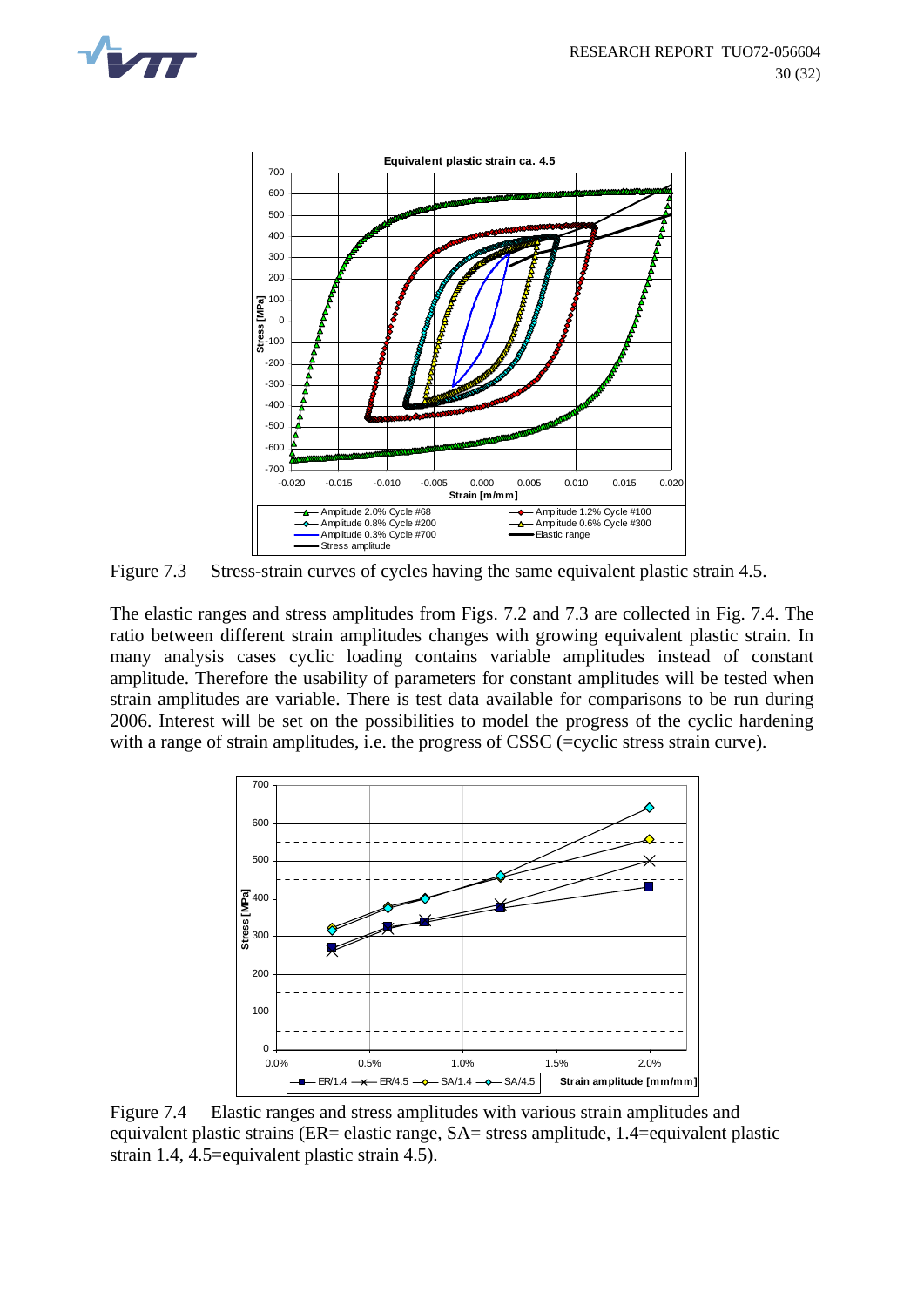

The future research plans and needs are discussed in the following.

By simulating with ABAQUS the fatigue data of particular stainless steels under particular cyclic loadings, the overall aim is not only to be able to repeat very accurately the original data, but moreover to find through the analyses such material and work hardening models together with suitable model parameter values which would be transferable to actual piping components.

It is necessary to analyse more austenitic stainless piping steel fatigue test data of more varying nature before the full capabilities of the applied numerical models can be assessed. Only then it is possible to decide if the applied numerical models are capable enough for describing the fatigue behaviour of austenitic stainless piping steels under low-cycle loading, or whether it would be necessary to develop a separate material model for this purpose. Through such analyses it would be possible to find those material and work hardening models together with suitable model parameter values which would best suit to be transferable to actual piping components.

In particular it would be of interest to simulate with ABAQUS the fatigue behaviour of austenitic stainless piping steels under fast loading transients, and under variable amplitude loading.

The data reading procedure of the fatigue test data treatment application should be extended to the capability of reading continuous data. Also, the analysis procedure should be upgraded with cycle analysis, i.e. the capability to identify individual loading cycles from a data stream.

Further, the application should be developed to be capable of recognizing variable amplitude loading - this far the considered data has been limited to output from constant loading amplitude tests. The analysis procedure for variable amplitude loading is more complicated than the one for constant amplitude loading. Still, there is a growing amount of interest and need for studies of effects of variable amplitude loading.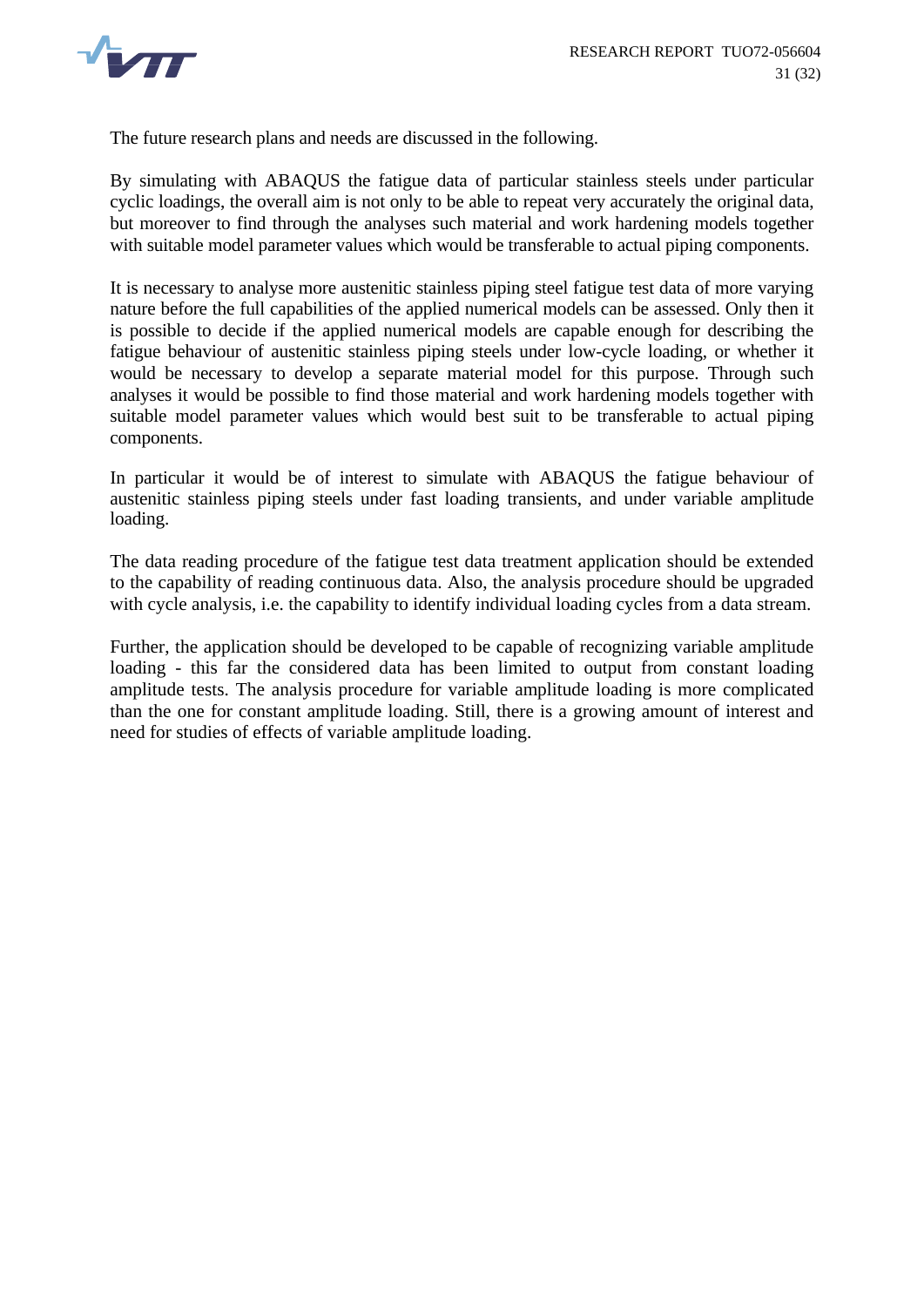

### **References**

- <span id="page-34-0"></span>1. Cronvall, O. Numerical modelling of low-cycle fatigue behaviour of austenitic stainless piping steel. Technical Research Centre of Finland (VTT), Research Group Structural Integrity, Research Report BTUO72-031200. Finland, 2004. 42 p.
- <span id="page-34-1"></span>2. Cronvall, O., Sarajärvi, U. Treatment and numerical simulation of fatigue data of austenitic stainless piping steel. Technical Research Centre of Finland (VTT), Research Group Structural Integrity, Research Report BTUO72-041317. Finland, 2005. 47 p.
- <span id="page-34-2"></span>3. Lubarda, V. Elastoplasticity Theory. CRC Press. U.S., 2002.
- <span id="page-34-3"></span>4. Lubliner, J. Plasticity Theory. New York 1990, Macmillan Publishing Company. 495 p.
- <span id="page-34-4"></span>5. Drucker, D. J. of Appl. Mech. 26, 101. 1959.
- 6. ABAQUS Theory manual, Version 6.4. ABAQUS Inc., 2003. Pawtucket, Rhode Island, U.S.A.